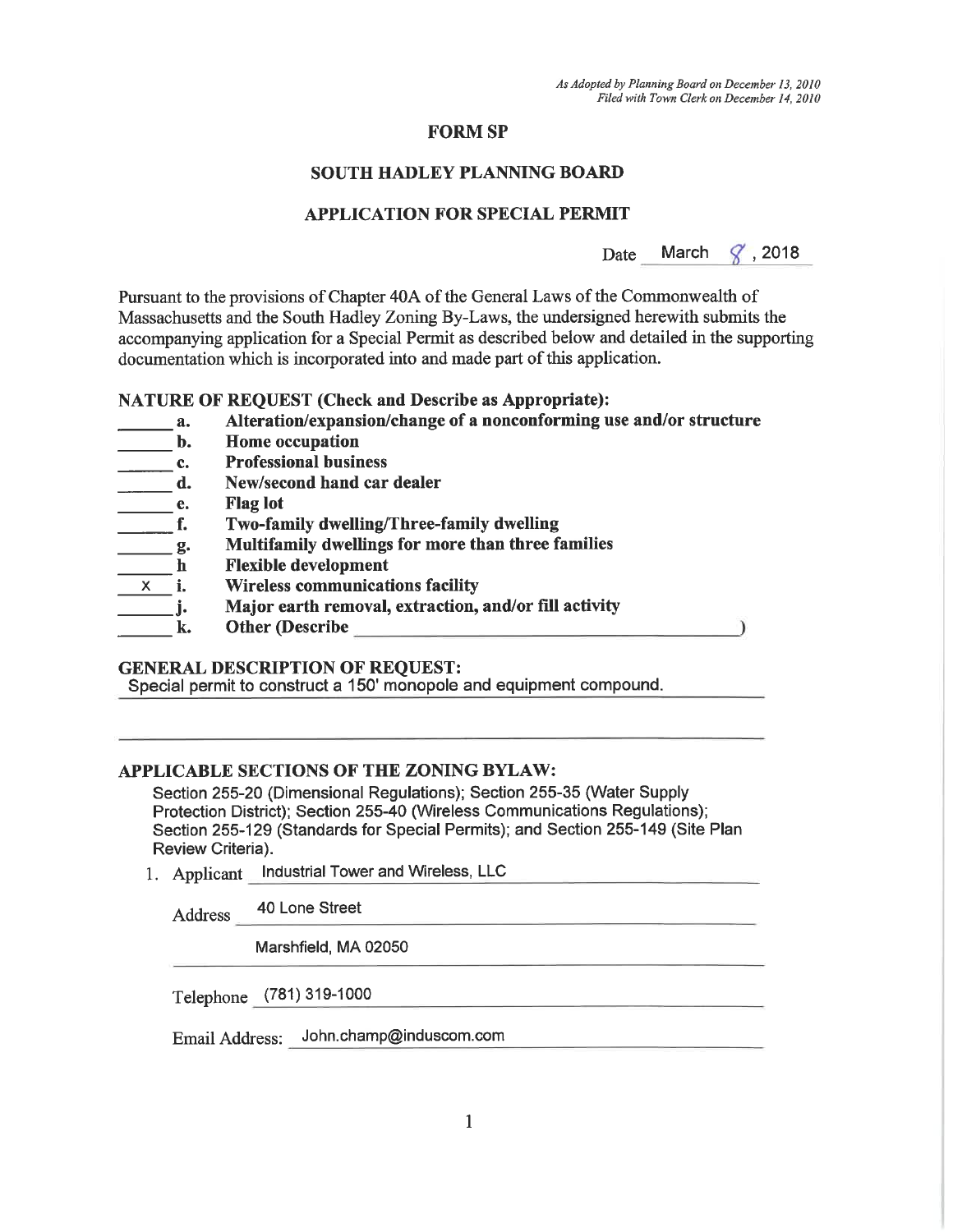|                                                                                                                                                                                                          | 2. Owner (if not applicant) Adam and Rebecca Quenneville                                                                                                                                                                                                             |  |  |  |
|----------------------------------------------------------------------------------------------------------------------------------------------------------------------------------------------------------|----------------------------------------------------------------------------------------------------------------------------------------------------------------------------------------------------------------------------------------------------------------------|--|--|--|
|                                                                                                                                                                                                          | Address 121 Amherst Road, South Hadley, MA 01075                                                                                                                                                                                                                     |  |  |  |
|                                                                                                                                                                                                          |                                                                                                                                                                                                                                                                      |  |  |  |
|                                                                                                                                                                                                          | 3. Site Plan Preparer _____ Robert A. Foresi/ R.A. Foresi Associates                                                                                                                                                                                                 |  |  |  |
|                                                                                                                                                                                                          | Title or License Professional Land Surveyor<br><u> 1980 - Jan Bernard Bernard, mars and de la provincia de la provincia de la provincia de la provincia de la p</u>                                                                                                  |  |  |  |
|                                                                                                                                                                                                          | Address 1111 Elm Street, #23, West Springfield, MA 01089                                                                                                                                                                                                             |  |  |  |
|                                                                                                                                                                                                          | Telephone (413) 737-0735<br>the contract of the contract of the contract of the contract of the contract of the contract of                                                                                                                                          |  |  |  |
|                                                                                                                                                                                                          |                                                                                                                                                                                                                                                                      |  |  |  |
|                                                                                                                                                                                                          | 4. Deed of property recorded in the Hampshire County Registry of Deeds,<br>Book 8027 Page 26<br><u> 1980 - Jan James James James James James James James James James James James James James James James James</u>                                                   |  |  |  |
|                                                                                                                                                                                                          | 5. Location and description of property (street and number if any) +\-4 Acres, Hadley Street<br>See Hampshire Registry, Plan Book 205, Page 18.                                                                                                                      |  |  |  |
|                                                                                                                                                                                                          | Assessors Map $\#$ 56 Parcel $\#$ 119                                                                                                                                                                                                                                |  |  |  |
|                                                                                                                                                                                                          | 6. The subject property is presently in zoning district(s): Agricultural and Water Supply Protection Overlay                                                                                                                                                         |  |  |  |
|                                                                                                                                                                                                          | 7. Is the subject property located within one or more of the Master Plan's Land Use Area<br>Districts? Yes If so, in which of the districts or areas? Route 47, Hadley Street to Town Common                                                                         |  |  |  |
|                                                                                                                                                                                                          | 8. Is the subject property located in a National Historic District or listed as a Priority<br>Heritage Landscape? No If so, which one? N/A<br><u> La Carlo Carlo Carlo Carlo Carlo Carlo Carlo Carlo Carlo Carlo Carlo Carlo Carlo Carlo Carlo Carlo Carlo Carlo</u> |  |  |  |
|                                                                                                                                                                                                          | 9. Does the subject property abut a designated Scenic Roadway? Yes                                                                                                                                                                                                   |  |  |  |
| 10. Is the subject property within the designated South Hadley Falls Economic Opportunity<br>Area? No<br>the contract of the contract of the contract of the contract of the contract of the contract of |                                                                                                                                                                                                                                                                      |  |  |  |
|                                                                                                                                                                                                          |                                                                                                                                                                                                                                                                      |  |  |  |
| I, as applicant, certify that the application and all attachments are correct and complete.                                                                                                              |                                                                                                                                                                                                                                                                      |  |  |  |
|                                                                                                                                                                                                          | con<br><b>Signature of Applicant</b>                                                                                                                                                                                                                                 |  |  |  |
|                                                                                                                                                                                                          | FOR PLANNING BOARD OFFICE USE:                                                                                                                                                                                                                                       |  |  |  |
|                                                                                                                                                                                                          | 12. Fee Paid? Yes No<br>11. Amount of Application Fee:                                                                                                                                                                                                               |  |  |  |
| FOR TOWN CLERK (indicate date and time received:                                                                                                                                                         |                                                                                                                                                                                                                                                                      |  |  |  |
| Submission received on (Date)                                                                                                                                                                            |                                                                                                                                                                                                                                                                      |  |  |  |
|                                                                                                                                                                                                          | at (time)                                                                                                                                                                                                                                                            |  |  |  |
|                                                                                                                                                                                                          | Signature experience and the second state of the second state of the second state of the second state of the second state of the second state of the second state of the second state of the second state of the second state                                        |  |  |  |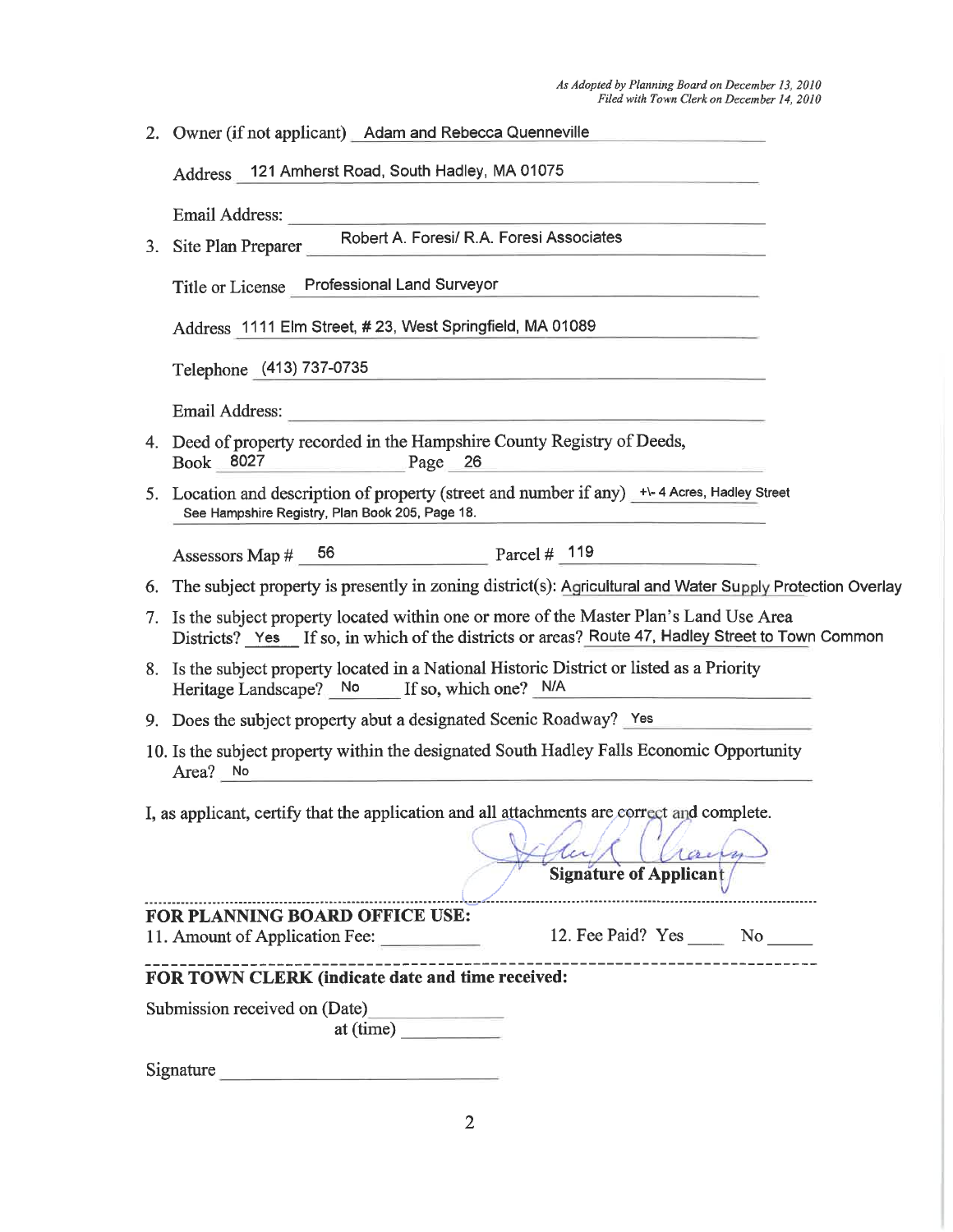### **FORM SPR**

### SOUTH HADLEY PLANNING BOARD

#### **APPLICATION FOR SITE PLAN REVIEW**

Date March  $\swarrow$ , 2018

File one completed application form together with ten (10) copies of the site plan with the Planning Board. One (1) copy of Form SPR shall be concurrently filed with the Town Clerk.

To the Planning Board:

The undersigned herewith submits the accompanying Site Plan for review as required by Section 12 of the Zoning By-Laws.

1. Applicant Industrial Tower and Wireless, LLC

40 Lone Street Address \_

Marshfield, MA 02050

Telephone (781) 319-1000

2. Owner (if not applicant) Adam and Rebecca Quenneville

Address 121 Amherst Road, South Hadley, MA 01075

Robert A. Foresi/ R.A. Foresi Associates 3. Site Plan Preparer

Title or License Professional land Surveyor

Address 1111 Elm Street, #23, West Springfield, MA 01089

- 4. Deed of property recorded in the Hampshire County Registry of Deeds,  $Page \t 26$ Book 8027
- 5. Location and description of property (street and number if any)  $+$ -4 Acres, Hadley Street

See Hampshire Registry, Plan Book 205, Page 18.

| Parcel #<br>Assessors Map $#$ 56 |  |
|----------------------------------|--|
|----------------------------------|--|

6. Fee Paid:  $Yes \_\ X$ 

**Signature of Applicant** 

Town Clerk:

Date of Submission

Signature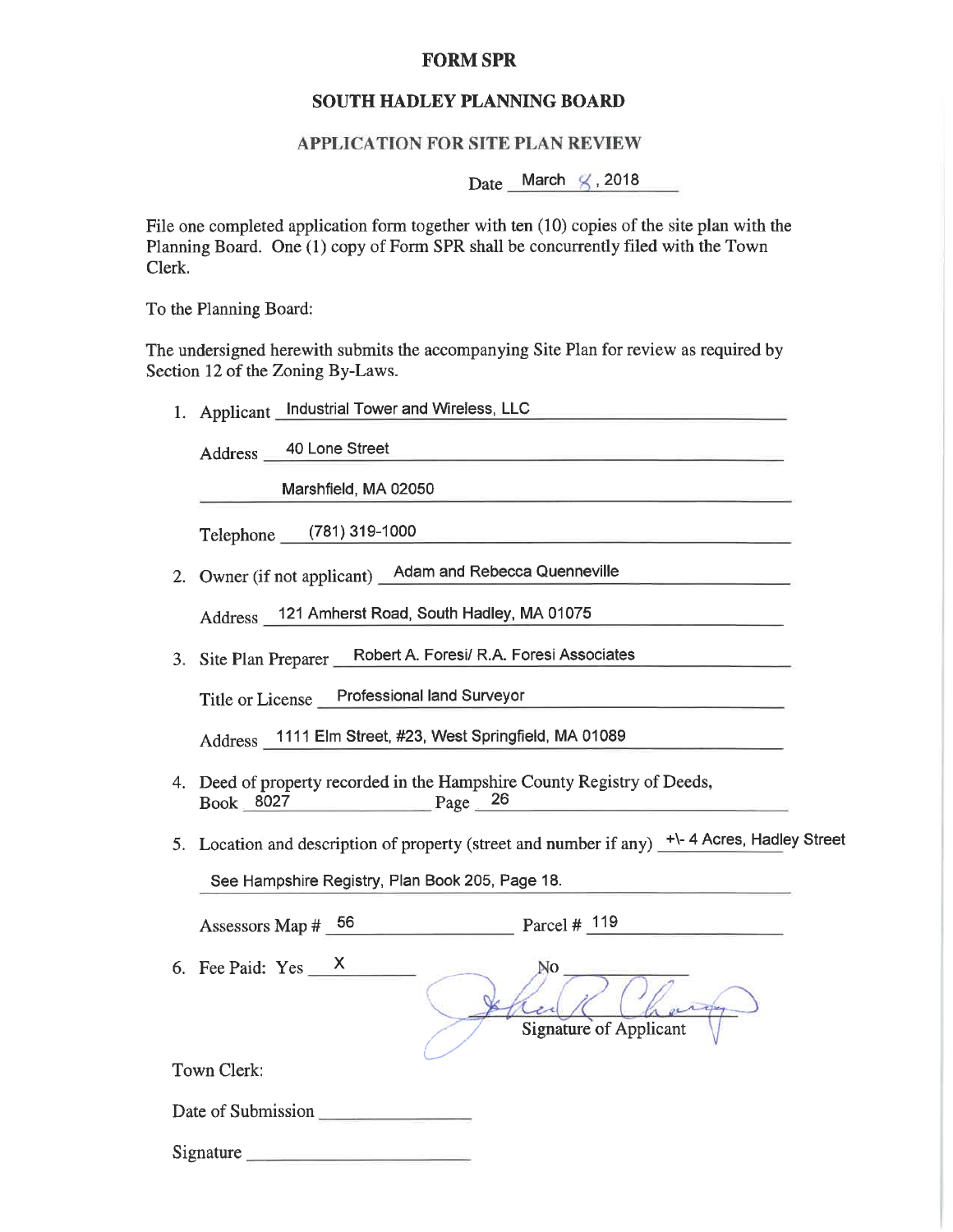#### **SOUTH HADLEY PLANNING BOARD APPLICATION SUPPORT STATEMENTS AND DOCUMENTION**

| <b>APPLICANT:</b>      | Industrial Tower and Wireless, LLC<br>40 Lone Street<br>Marshfield, Massachusetts, 02050 |
|------------------------|------------------------------------------------------------------------------------------|
| $Co$ -Applicant #1:    | T-Mobile Northeast, LLC                                                                  |
| $Co$ -Applicant #2:    | Sprint Spectrum L.P.                                                                     |
| <b>Site Address:</b>   | 4+\- Acres, Hadley Street, South Hadley, MA.                                             |
| Tax Assessor's Lot ID: | Map 56, Lot 119                                                                          |

### **I. About the Applicant**

Industrial Tower and Wireless, LLC ("ITW") is a Delaware Limited Liability Company located at 40 Lone Street in Marshfield, Massachusetts. ITW is one of a series of interrelated entities that provide a broad array of telecommunications related services across New England, Florida and the Mid-West.<sup>1</sup> ITW is Industrial's site acquisition, development and tower site leasing business, and owns and operates approximately 125 tower facilities in New England plus additional sites in Florida, Colorado and Nebraska. ITW also provides radio frequency ("RF") propagation and site leasing management services to a sister company that operates a vast PCS and Cellular network on over 600 plus tower sites in the mid-west.

Industrial's tower network provides the critical infrastructure necessary to support its own 900Mhz trunked digital commercial mobile radio services network as well as wireless services for federal, state and local public safety communications systems (including E911), third party cellular and PCS network coverage, wireless broadband and internet services, microwave backhaul and radio and TV broadcast. Industrial is a provider of "personal wireless services" under the Federal Telecommunications Act of 1996, and is a Public Service Corporation as defined by the Massachusetts Department of Telecommunications and Energy.

# **II. Applicant's Interest in the Property**

On October 30, 2017, ITW entered into a Purchase and Sale Agreement with Adam and Rebecca Quenneville for the purchase of the proposed project site consisting of approximately 4 acres of land on Hadley Street in South Hadley, Massachusetts (the "Property"). See **Tab 1** (Purchase & Sale Agreement (redacted)). The Property is shown as Map 56, Lot 119 on the South Hadley Assessors Maps and is also shown as Lot B-7 on a plan of land entitled "Plan of Land South Hadley, MA Division of Land of Adam and Rebecca Quenneville", dated April 12,

 $1$ Industrial Tower and Wireless, LLC, Industrial Communications, LLC, Industrial Communications & Electronics, Inc. and Industrial Wireless Technologies, Inc. (collectively "Industrial").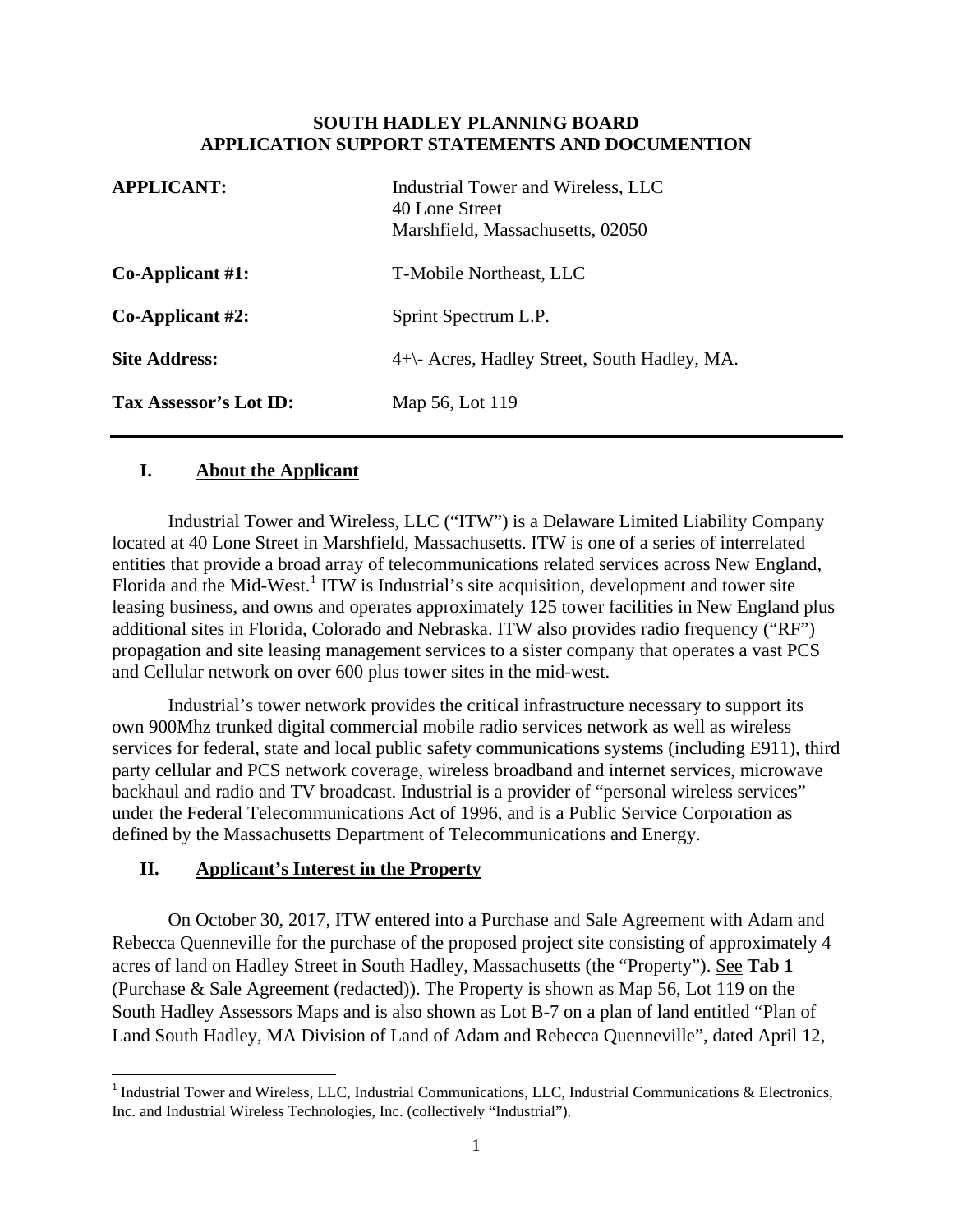2005, drawn by R.A. Foresi Associates and recorded with the Hampshire County Registry of Deeds, Plan Book 205, Page 18. ITW, acting as a tower site developer, seeks to permit and construct a 150' monopole style telecommunications tower at the Property to provide a replacement location for Sprint and T-Mobile, as further explained and discussed below.

#### **III. Special Permit Application and Rules and Regulations Filing Requirements**

#### **1. Project Narrative Statement**.

The Co-Applicants, T-Mobile and Sprint, seek to relocate their existing personal wireless communication services antennas and equipment from the existing smokestack at the Mount Tom Power Station in Holyoke, MA to a new 150' monopole telecommunications tower (the "Tower") and equipment compound (hereinafter the Tower and the equipment compound shall be referred to collectively as the "Facility") at the Property. This relocation is necessary because the power station was closed in December, 2014, and the smokestack will be removed in June/July 2018, resulting in the need for a replacement site to fill the gap in wireless service caused by the decommissioning of the smokestack.

### **Original Site Location – Site Plan No. 1 / Site 1**.

According to the South Hadley Zoning Bylaw (the "Bylaw") the Property is located in the Agricultural Zoning District and in the Water Supply Protection District in South Hadley. As shown on the project site plans, Site Plan No. 1 filed with ITW's application, the Facility will be located within a 6,400-square foot (80' x 80') compound area, set back at the far westerly end of the Property. See **Tab 2** (Industrial Communications, South Hadley, MA, Site Plan No 1). The compound will be topped with 6" of gravel and surrounded by an 8' high chain link perimeter security fence. The Tower is designed to accommodate five (5) carriers on the Tower and their equipment in the compound below.

The Tower is located 937 feet off of Hadley Street in a clearing at the rear of the lot, but surrounded by a dense tree cover. Access to the Facility will be over an existing 18' wide gravel drive that will be extended by a 12' wide gravel drive through the cleared area to the Facility. Industrial will use as much of the previously disturbed access drive as possible to limit additional clearing of native vegetation, and will limit clearing of the Project Site to only what is necessary for construction of the site. The existing, mature and well-established vegetation surrounding the Facility will be used for added screening of the compound.

The Tower itself will be set back 937 feet from the entrance on Hadley Street to the Property. There are five (5) residences to the north, east and south of the Facility, with the closest at 442 feet and the farthest at 698 feet away from the Tower. See **Tab 18A** (Map showing the distance to the nearest homes of the Site 1). The Facility is located at the rear of the Property in order to create the furthest distance from all residential uses. The outer edge of the base of the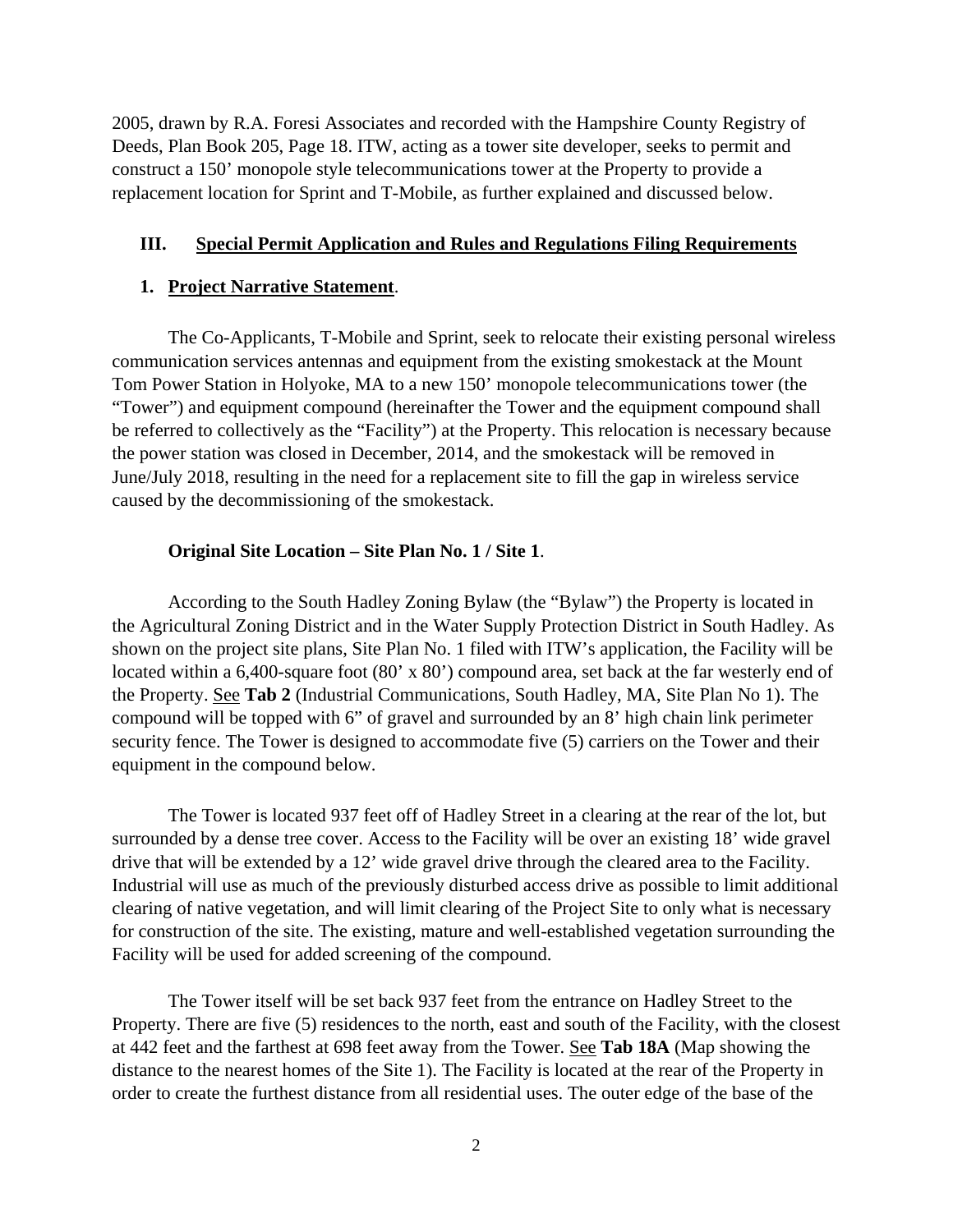Tower is 77.5 feet off of the rear lot line. The closest side line from the outer edge of the base of Tower is 90.3 feet from the northerly lot line. The extensive existing tree cover and vegetation, distance from the road and the numerous curves in the access drive, will to the maximum extent possible visually shield the Facility from view from Hadley Street and will shield the base of the Tower from the view of abutting homes.

The advantage of Site Plan No. 1 is that it sets the Facility as far back as possible from adjoining residences located on parcels to the north, east and south. The site also sets the Facility as far back as possible from Hadley Street at a location that abuts municipal conservation land. However, the location of the Facility per Site Plan No. 1 appears to require a variance from the Zoning Board of Appeals for relief from the one foot of setback for each foot of height per Bylaw Section 255-40 (G)(3)(a)(2). This is because the waiver provisions of Section 255-40  $(G)(3)(b)$  do not provide for waivers of setbacks from property in residential use in the Agricultural Zoning District.

#### **Alternative Site Location – Site Plan No. 2 / Site 2**.

The Facility, as shown on Site Plan No. 2, relocates the Facility into the middle of the Property. The Facility has all of the same design characteristics of the first location such as the style of tower, size of compound, fencing, utilities, access and the like, except that the tower height is reduced by two (2) feet in order to meet the setback criteria of the Bylaw. See **Tab 2** (Site Plan No. 2). While this relocation, with a 148-foot tower, has the advantage of meeting the setback criteria of the Bylaw, it has the disadvantage of setting the Facility significantly closer to five single family homes located on Hadley Street and depicted in **Tab 18B**.

Per Site Plan No. 2, the Tower itself will be set back 610 feet from Hadley Street. There are five (5) residences to the north, east and south of the Facility, with the closest at 235 feet and the farthest at 522 feet away from the Tower. See **Tab 18B** (Map showing the distance to the nearest homes of Site 2). The Facility is located in the middle of the Property in order to conform to the zoning setback criteria of the Bylaw. The outer edge of the base of the Tower is 407.2 feet off of the rear lot line, 149.5 feet from the northerly lot line, 148.8 feet to the southerly lot line, and 148.6 feet from the lot to the southeast of the Property. The middle of the Property is wooded with existing tree cover and vegetation and will to the greatest extent possible visually shield the Facility from view from Hadley Street.

The view of nearby residences of Site 1 will be well screened by tree cover and vegetation. There will be extremely limited view impacts from Site 1. The base of Site 2 will also be well screened by existing vegetation and tree cover, though nearby residences may see the upper sections of the Tower. In addition to the tree cover and significant set back from Hadley Street, visibility of the Tower from the neighboring area will be mitigated by the use of a monopole style tower that maintains a narrow profile to the eye, and that will be manufactured in a silver/gray galvanized steel that blends in with the visual surroundings. No lighting is required per the FAA Approval dated 1/12/18. See **Tab 3** (FAA Aeronautical Study). A review of the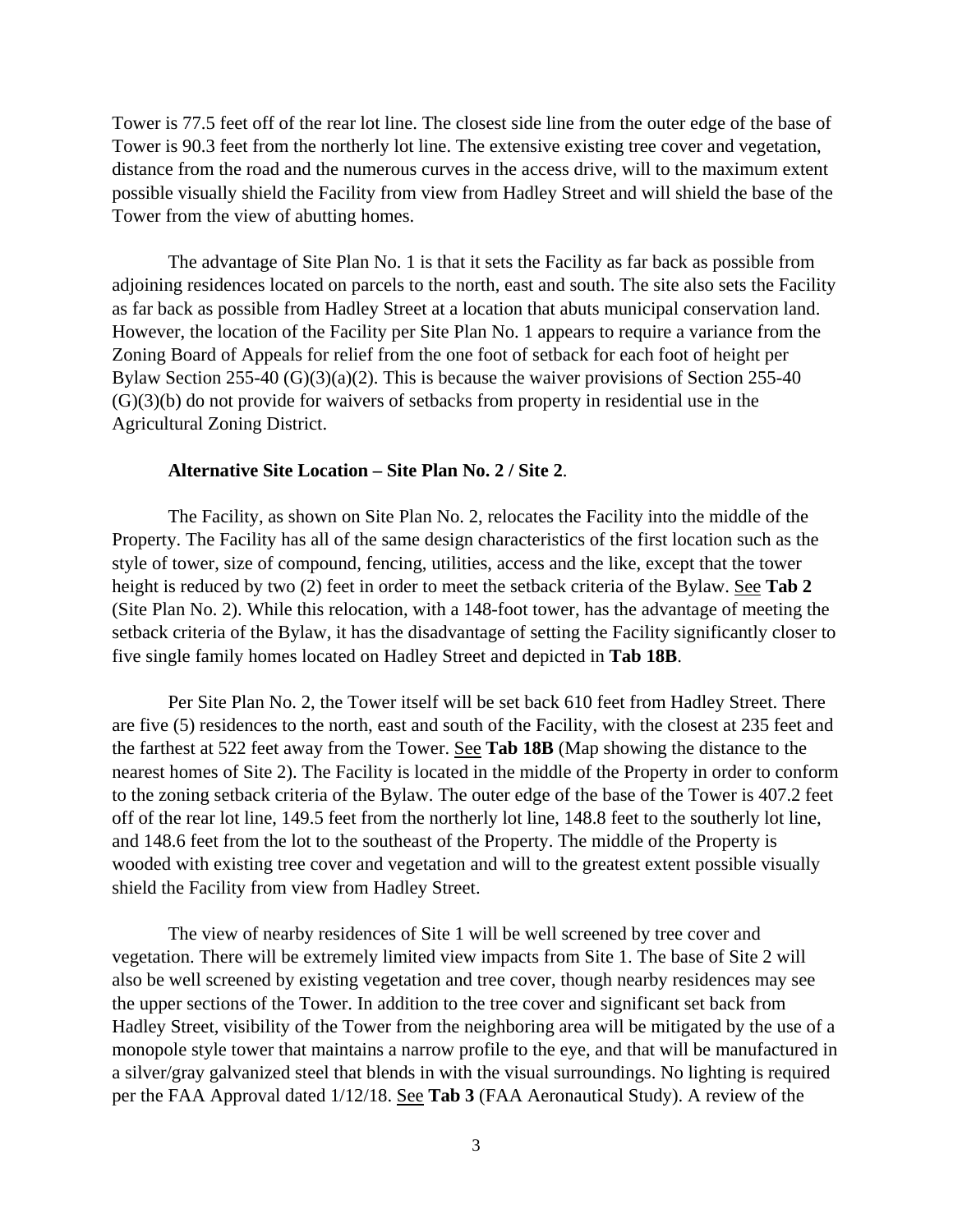Massachusetts Historic Commission inventory on the MASS GIS Oliver system determined that there are no properties listed on the National or State Register of Historic Places near the Property. The Property is not located in a Priority Heritage Landscape.

The Facility requires electrical and fiber optic services, which will be installed underground along the access drive from Hadley Street to the Facility. There are no water, sewer, septic or gas services used at the site. T-Mobile plans to deploy an emergency generator located on a concrete pad, fueled by a 120-gallon propane tank. Sprint uses battery power for emergency operations. No hazardous waste is stored, produced or emitted at the Facility. As noted earlier, the compound will be surrounded by an 8' high chain link fence with a 10' wide security gate on the easterly side of the compound, at the end of the access drive. The gate will be locked to prevent unauthorized access to the site. An additional gate will be installed at the easterly end of the access drive, approximately 150 feet off of Hadley Street. This will prevent unauthorized vehicular access up to the Facility.

Each carrier will deploy antennas and remote radio heads on the Tower with accessory equipment cabinets located on concrete pads at ground level, within the 80'x 80' fenced equipment compound. The cumulative radio frequency radiation emissions from this site, based upon the proposed antenna and equipment configurations, are well below the maximum levels authorized by the Federal Communications Commission for maximum permissible exposure (MPE). See **Tab 4** (RF Safety Report). All cabling from the antenna to the ground mounted equipment will be routed inside of the monopole. Once construction is complete, the Facility will be an essentially passive site with a limited need for access. The proposed Facility will be unmanned. Trips to and from the Facility will be limited to a few times per month for wireless technicians to maintain equipment and for property maintenance.

Further information regarding the proposed Facility is provided in the sections below.

### **2. Photographs of the Existing Site Conditions**.

Photographs of the proposed Facility at Site 1, showing the surrounding conditions in all four directions, the existing access drive and an aerial view via Google Earth are attached hereto in **Tab 5**.

See **Exhibit A** (Google Earth Photo) See **Exhibit B** (Tower Location North View) See **Exhibit C** (Tower Location East View) See **Exhibit D** (Tower Location South View) See **Exhibit E** (Tower Location West View) See **Exhibit F** (Access Drive Photos)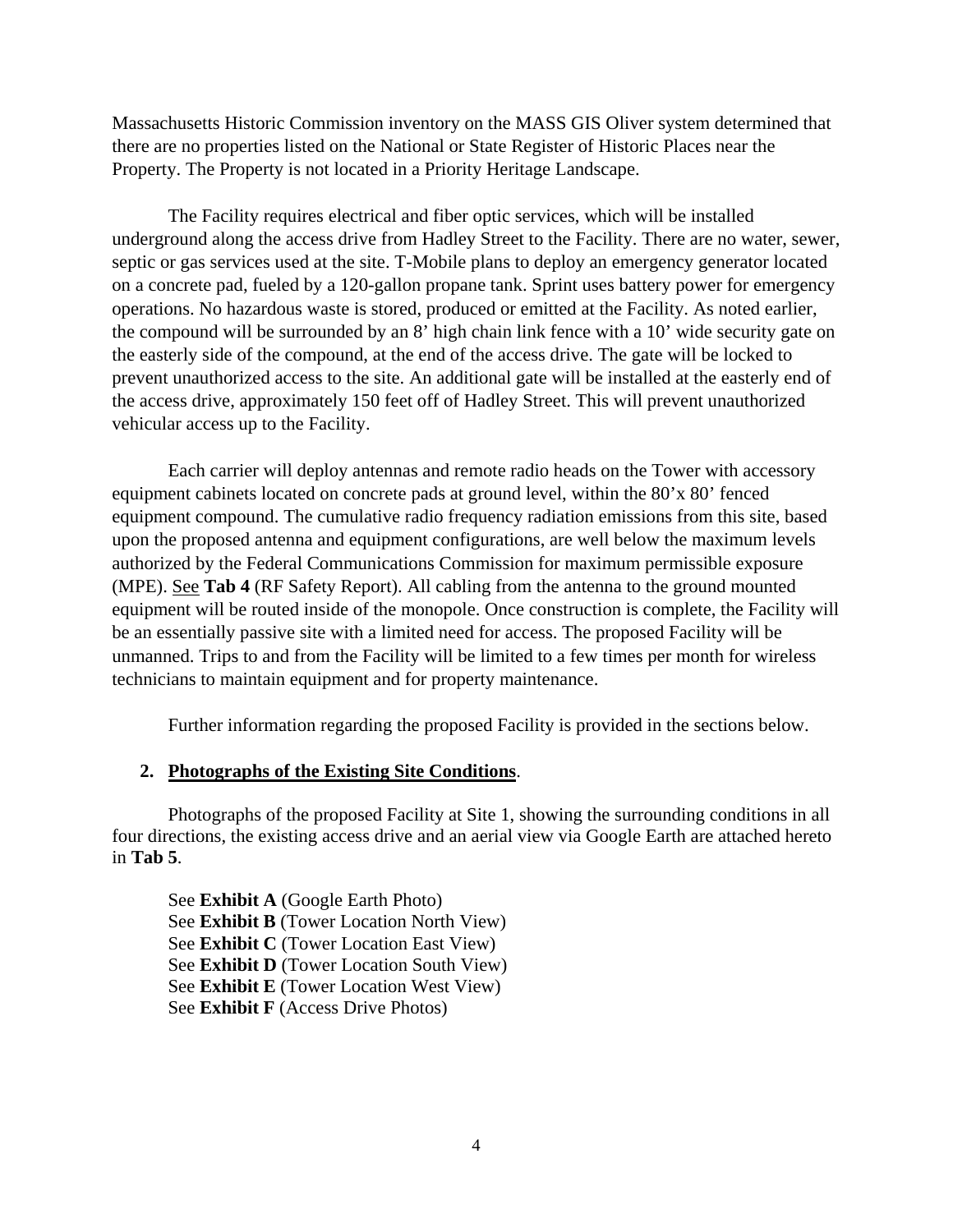### **3. Master Plan Consistency Statement**.

The proposed Facility is located in the Route 47, Hadley Line to Town Common Land Use Area Vision Statement area. As stated in the Master Plan, that area consists primarily of single-family residences and farmland with patches of commercial development. Route 47 is noted as having been designated a Scenic Byway by the Federal Government through South Hadley and Hadley, MA. The overall goal of the district is to have this corridor remain in keeping with its current pattern by retaining its rural and scenic identity.

As proposed, the Facility is consistent with the Master Plan. The Site 1 Tower is set back 937 feet off of Route 47. The Site 2 Tower is set back 610 feet off of Route 47. The area surrounding the Facility is wooded. The Property rises steadily 36 feet in ground elevation from Route 47 up the top of a rise approximately 400 feet off of Hadley Street, before leveling off and turning out of view from the Street. The Tower at Site 1 is another 500 plus feet further back from the top of the rise. The Tower will be largely shielded from view along Route 47, though there are locations where the Tower will be visible from Route 47. The Facility and fencing will not be visible from Route 47. The rural and scenic character of the area is therefore largely maintained. Other than the 6400-square foot compound and the existing access drive, the remainder of this four-acre site will remain undeveloped. Existing vegetation will be maintained. Therefore, neighborhood aesthetics will be maintained and environmental conservation will be fostered through the preservation of open space.

#### **4. Special Permit Standards Consistency Statement**.

Pursuant to the Use Regulation Schedule, Attachment 1, to the Bylaw, Wireless Communications Towers are allowed by special permit in the Agricultural Zoning District and by special permit in the Water Supply Protection Overlay District.<sup>2</sup>

- A. Water Supply Protection Overlay District. Section 255-35 of the Bylaw, regarding uses in the Water Supply Protection Overlay District, have a special standard of review for Special Permit uses in this overlay district. See Section 255-35 (H). The proposed Tower is consistent with the Special Permit standard of Section 255-35 (H) for the following reasons:
	- a. The Wireless Communications Facility is a permitted use in the Water Supply Protection Overlay District per Section 255-35(D)(9). See Section 255-35  $(H)(1)$ .
	- b. The Site Plan contains features and information consistent with the requirements of Section 255-35 (H)(2) providing for drainage recharge and prevention of loss of recharge as well as provisions to control soil erosion and sedimentation. See **Tab 6** (Stormwater Management Letter).

<sup>&</sup>lt;sup>2</sup> Though the Use Regulation Schedule notes that Wireless Communications Towers are allowed by special permit in the Water Supply Protection Overlay District, Section 255-35(D)(9) provides that Wireless Communications Towers are *permitted uses* in this overlay district, when approved pursuant to the dimensional criteria of Section 255-20 and the provisions of Wireless Communications regulations of Section 255-40.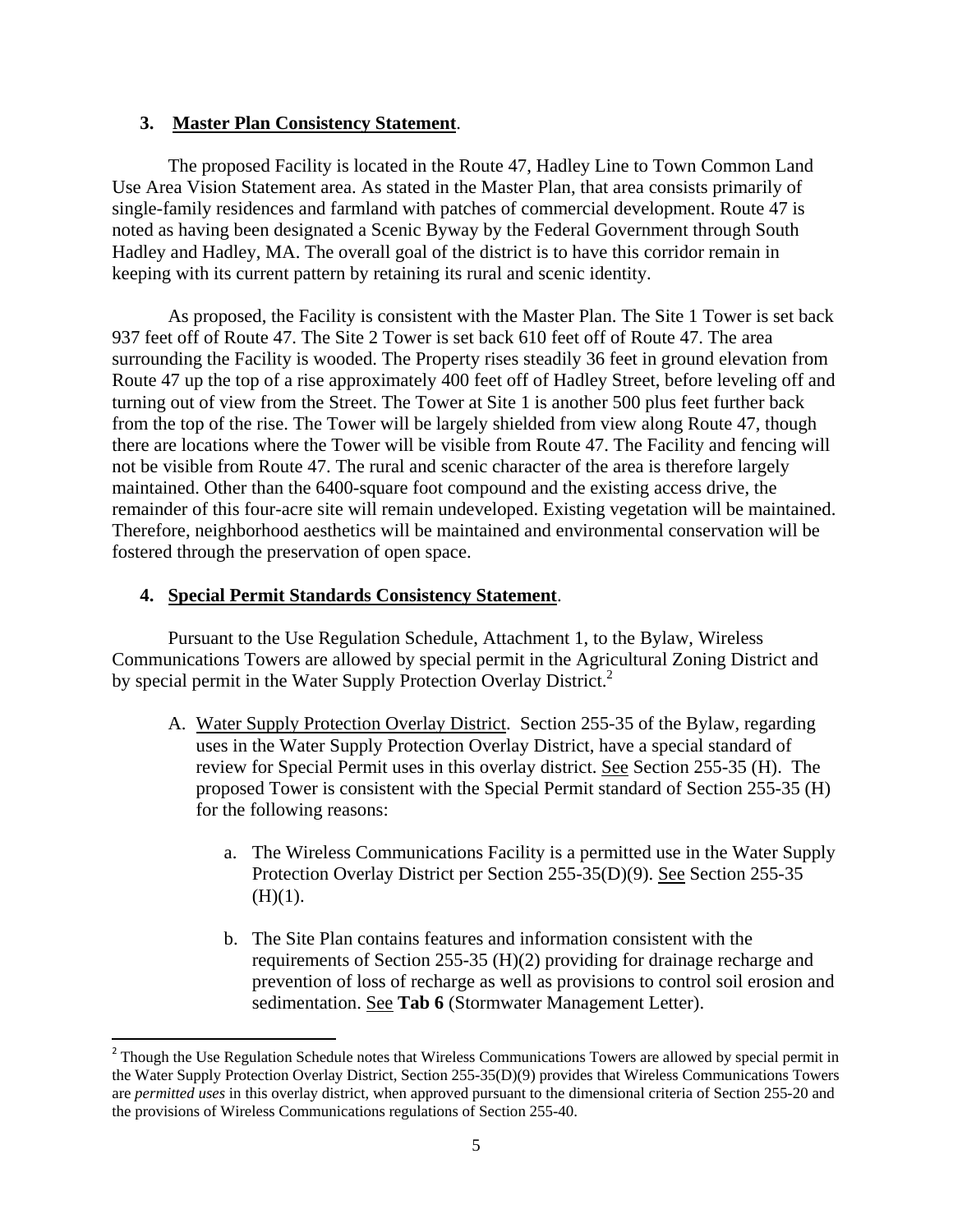- c. There are no hazardous or potentially hazardous materials to be used or stored on site.
- d. The proposed Facility meets the standards for the grant of a special permit under Article IX of the Bylaw and meets the following specific standards of the Water Supply Protection Overlay District:
	- i. The project in no way will adversely affect the existing or potential quality or quantity of water available in the District because the Facility does not use water, sewer, gas, or other utilities except fiber optic cable and electricity. It does not generate waste or effluent of any kind. See Section 255-35  $(H)(3)(b)(1)$ .
	- ii. There will be no substantial disturbance of soils, topography, drainage, vegetation or any other water related natural characteristics of the Property because the access drive to the location of the Facility has already been constructed. A short 12-foot wide access drive extension will be constructed to access Site 1 together with a 6400-square foot compound area. The remainder of the site will remain in its current natural state. See Section 255-35  $(H)(3)(b)(2)$ . For Site 2 no access drive extension is needed.
- B. Wireless Communications Regulations. Section 255-40 of the Bylaw, regarding siting of wireless communications facilities, has a special standard of review for Special Permit uses. See Section 255-40  $(K)(2)$ . The proposed Tower is consistent with the Special Permit standard of Section 255-40 (K)(2) for the following reasons:
	- a. Special Permit Requirements. The Plan and Materials filing requirements of Article IX of the Bylaw regarding the Special Permits have been submitted.
	- b. Site Plan Requirements. The Plan and Materials filing requirements of Article XII of the Bylaw regarding the Site Plan Review have been submitted.
	- c. Authority to Develop Property. ITW has the authority to develop, erect and operate the proposed Facility as the future owner of the Property to be acquired pursuant to a Purchase & Sale Agreement by which they will purchase the property following permitting. See **Tab 1**.
	- d. Conformity. The Plans and documentation are in conformity with the provisions of the wireless communications regulations, as evidenced by the plans and supporting materials.
	- e. Need. The need for the Facility is established by:
		- i. The Statement of Need of T-Mobile. See **Tab 7**.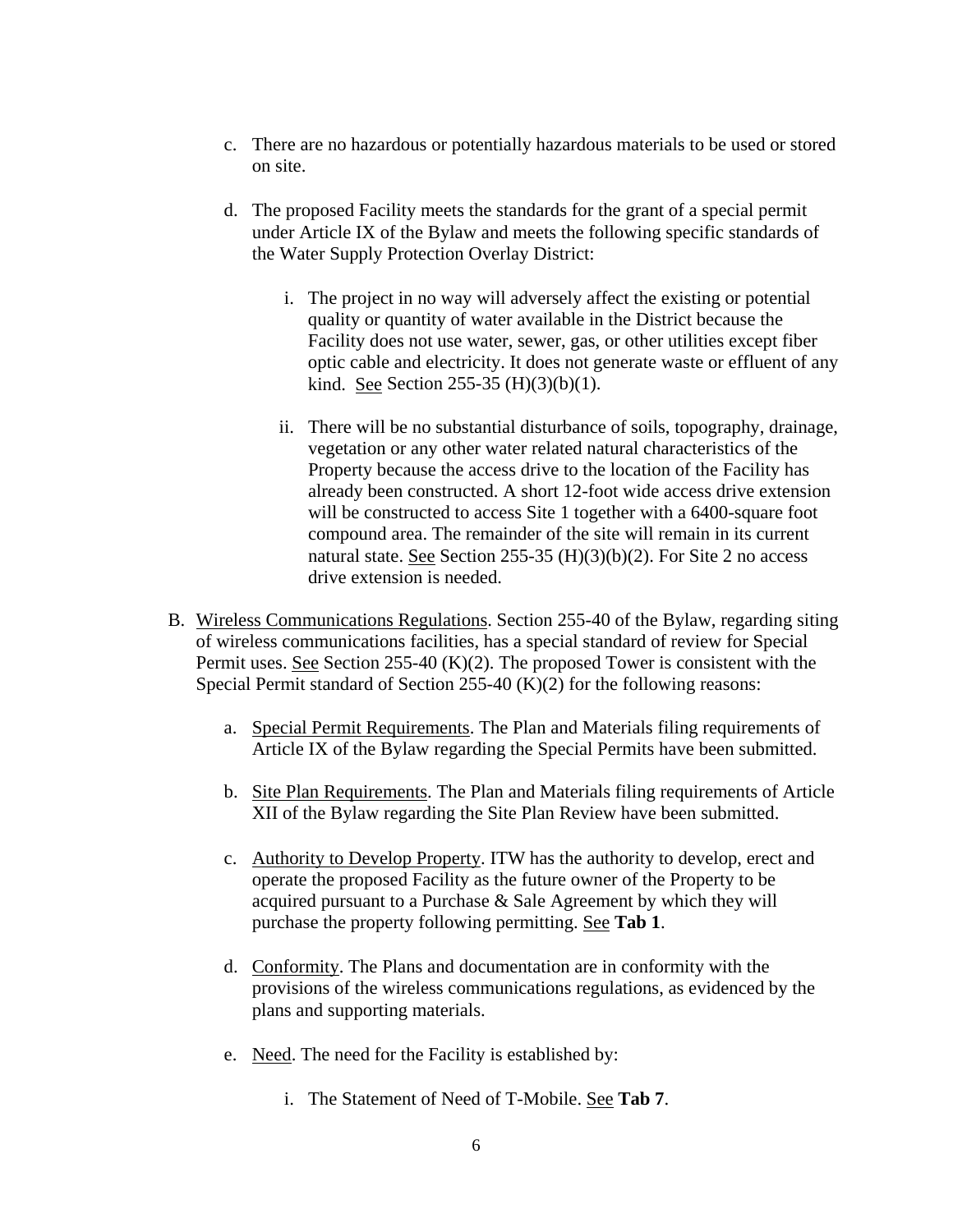- ii. The RF Propagation Study of T-Mobile showing a significant gap in wireless coverage following the decommissioning of the smokestack at Mount Tom Power Station in Holyoke, MA. See **Tab 8**.
- iii. The Statement of Need of Sprint. See **Tab 9**.
- iv. The RF Propagation Study of Sprint showing a significant gap in wireless coverage following the decommissioning of the smokestack at Mount Tom Power Station in Holyoke, MA. See **Tab 10**.
- v. List of Existing Telecommunications Sites in South Hadley and within 1 Mile of South Hadley. See **Tab 11**.
- vi. Map of Existing Tower Sites. See **Tab 12**.

All existing wireless communications towers in and around South Hadley, MA do not fill the gap in coverage to be created by the loss of the power station smokestack as evidenced by the RF Propagation Studies and the Statements of Need. The proposed height of 150 feet is the minimum height necessary to fill the gap in coverage caused by the loss of the power station smokestack as evidenced by the RF Propagation Studies and the Statements of Need.

The RF Studies of both Sprint and T-Mobile show that, with the removal of the smokestack at the Mt. Tom power station, there is a significant gap in wireless coverage extending approximately two miles north to south along Interstate Route 91 and the Connecticut River and approximately one mile wide. This area involves most of the westerly side of South Hadley, including large sections of Route 47.

- f. Removal Cost. The estimated removal cost of the Facility has been certified by Jonathan M. Longchamp, P.E., of Daigle Engineers, Inc. of Methuen, MA at \$14,750.00. See **Tab 13**.
- g. Scheduled Inspections and Maintenance. The site is inspected bi-monthly by ITW tower crews. Maintenance is performed as needed, based upon those inspections by ITW tower crews and maintenance personnel.
- h. Photographic Rendition of Proposed Facility (Color). A photographic rendition of the proposed Facility is attached hereto. See **Tab 14**, **Exhibits A-D** (Photo Renditions).
- i. View Lines. View lines of the proposed Tower for Site 1 from the North, East, South and West at a distance of 1 to 3 miles are attached hereto. See **Tab 15**.
- j. Balloon Test. A balloon test will be conducted prior to the first public hearing on this application, in accordance with the requirements of the Bylaw.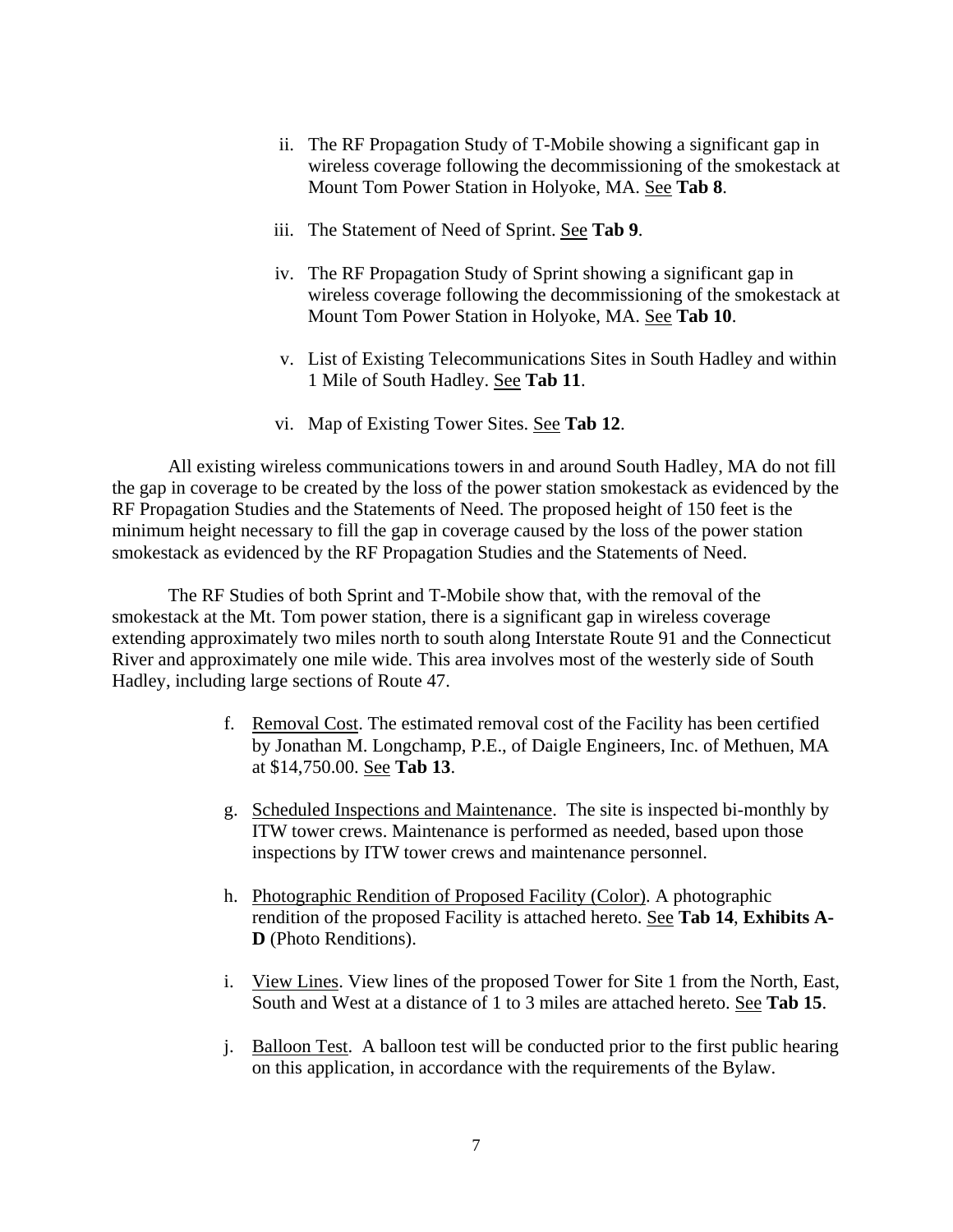#### **5. Statement of Impacts to Historic Places or Priority Heritage Landscape**.

The proposed Facility will have no historical and cultural impacts relative to properties listed on the National or State Register of Historic Places or as a Priority Heritage Landscape. There are no properties located within 300 feet of the Property listed on the National or State Register of Historic Places or as a Priority Heritage Landscape. See Section 255-40(E)(3). Nor are there any such properties within a mile of the Property. See **Tab 16** (Massachusetts Historic Commission Inventory Map). The Site 1 Tower is set 937 feet off of Route 47 and is well screened from view in all directions. The Site 2 Tower is set 610 feet off of Route 47 and is well screened from public view in all directions.

### **6. Background on the Historical Nature of the Buildings Existing on the Property**.

There are no existing buildings or structures on the Property.

# **7. Project Schedule**.

The Property has an existing access drive into the property. The location of the Facility is already substantially cleared. Thus, minimal additional site work is necessary. Once the small section of 12' wide access drive is constructed, utilities will be run up the access drive from Route 47 to the Facility location. The foundation for the Tower will be installed, the Tower will be erected, the equipment pads installed, the security fencing will be erected, the site will be powered up, antennas and equipment installed and the Facility will be operational approximately four (4) months after the issuance of a building permit:

| A. Access Driveway, Site Work and Installation of Utilities | Weeks 1-2        |
|-------------------------------------------------------------|------------------|
| B. Foundation for Tower and Equipment Pads                  | <b>Week 2-6</b>  |
| C. Tower Installation                                       | Week 7           |
| D. Security Fencing and gates                               | Week 6-8         |
| E. Utility hook-up                                          | Week 6-8         |
| F. Installation of Equipment, Generator, Antennas           | Week 6-8         |
| G. Finish Site Work, Grading and Signage                    | <b>Week 8-10</b> |

Because the power station smokestack will be decommissioned in June/July, 2018, ITW seeks to have the Facility operational by July 15, 2018.

# **8. Statement of the Impacts on the Town's Scenic Roadways**.

The proposed Facility is not expected to have an adverse impact on scenic roadways within the Town of South Hadley. While Route 47 has been designated a scenic highway, the Tower is set back 937 feet from the road for Site 1 and 610 feet for Site 2, is elevated well above the road, and will be screened by existing tree cover on the Property and blocked from view by the topography itself.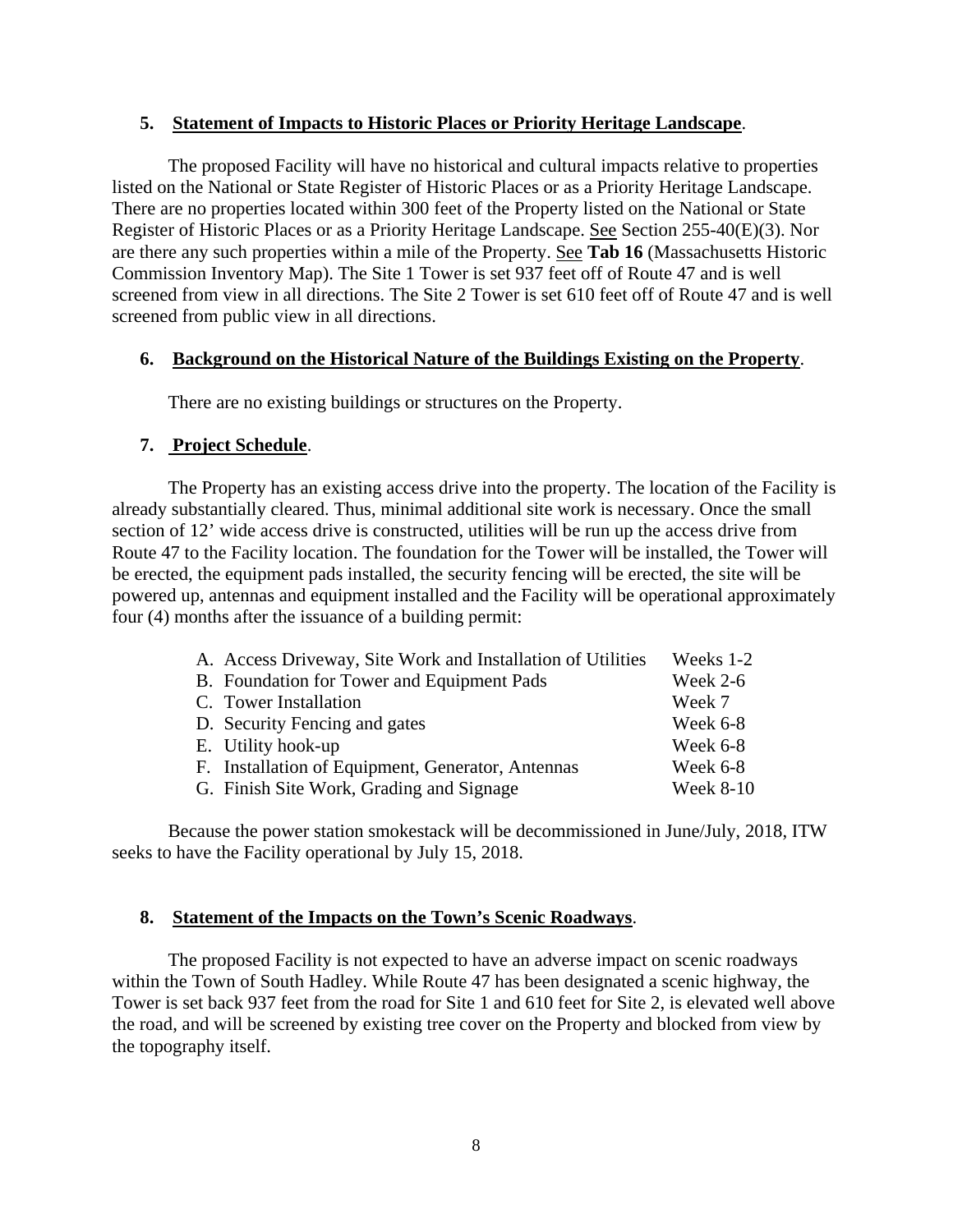# **9. Statement of the Impacts on the Town's Agricultural Lands and Uses**.

The proposed Facility is not expected to have any impact on agricultural lands or uses in the town of South Hadley. The Property is not used for agricultural purposes. Therefore, the use of the Property as proposed will not reduce the existence of agricultural lands or uses.

# **10. Commercial/Office/Industrial Development Applications**.

- A. Management Plan. The Facility will be operated twenty-four (24) hours per day, seven (7) days a week. The Facility is unmanned. No employees will be on site except for a few times per month for wireless technicians to maintain equipment and for property maintenance. Parking is provided outside the fenced facility area, though the entry gate will allow vehicles to pull into the fenced compound, as needed. The Facility produces no trash or waste. This is a low maintenance facility. Landscaping around the Facility is not necessary, because the tower compound will not be visible from any location. General maintenance of the Facility will occur on an as needed basis based upon regular inspections. Snow plowing is also on an as need basis. There are no sources of noise or light emission from the Facility, except the emergency generator.
- B. Plans for signage. Plans for Signage for the proposed Facility are incorporated into the Site Plans, including size and location of signs. Signage schemes are also separately detailed as attached. No signs will be illuminated. See **Tab 17**.

See **Exhibit A** (Tower Sign) See **Exhibit B** (Gate Sign) See **Exhibit C** (Caution Sign) See **Exhibit D** (Notice Sign)

- C. Properties within 300 feet of the Property. All properties located within 300 feet of the Property are shown on Sheet 2 of the Site Plan entitled "300' Locus Plan". See **Tab 2** (Site Plan No. 1, Sheet 2 300' Locus Plan). The general features of these parcels are as follows:
	- Map 53, Lot 1, is a large abutting parcel of woodland located to the west of the Property containing 72.6 acres. It is owned by the Town of South Hadley as conservation land.
	- Map 56 Lot 95, is a 4.2 acre wooded parcel that abuts the Property to the north. This parcel is used as a single-family house lot.
	- Map 56 Lot 43, is a large mixed-use lot with industrial and residential uses located to the north beyond Lot 95, containing 20.66 acres.
	- Map 56 Lots 105, 106, 40, 56, 108, and 129 are all located to the east of the Property on the opposite side of Hadley Road. These parcels contain single-family dwellings.
	- Map 56 Lot 96 is an abutting parcel to the east of the Property. This parcel is used as a single-family house lot. It consists of 1.9 acres.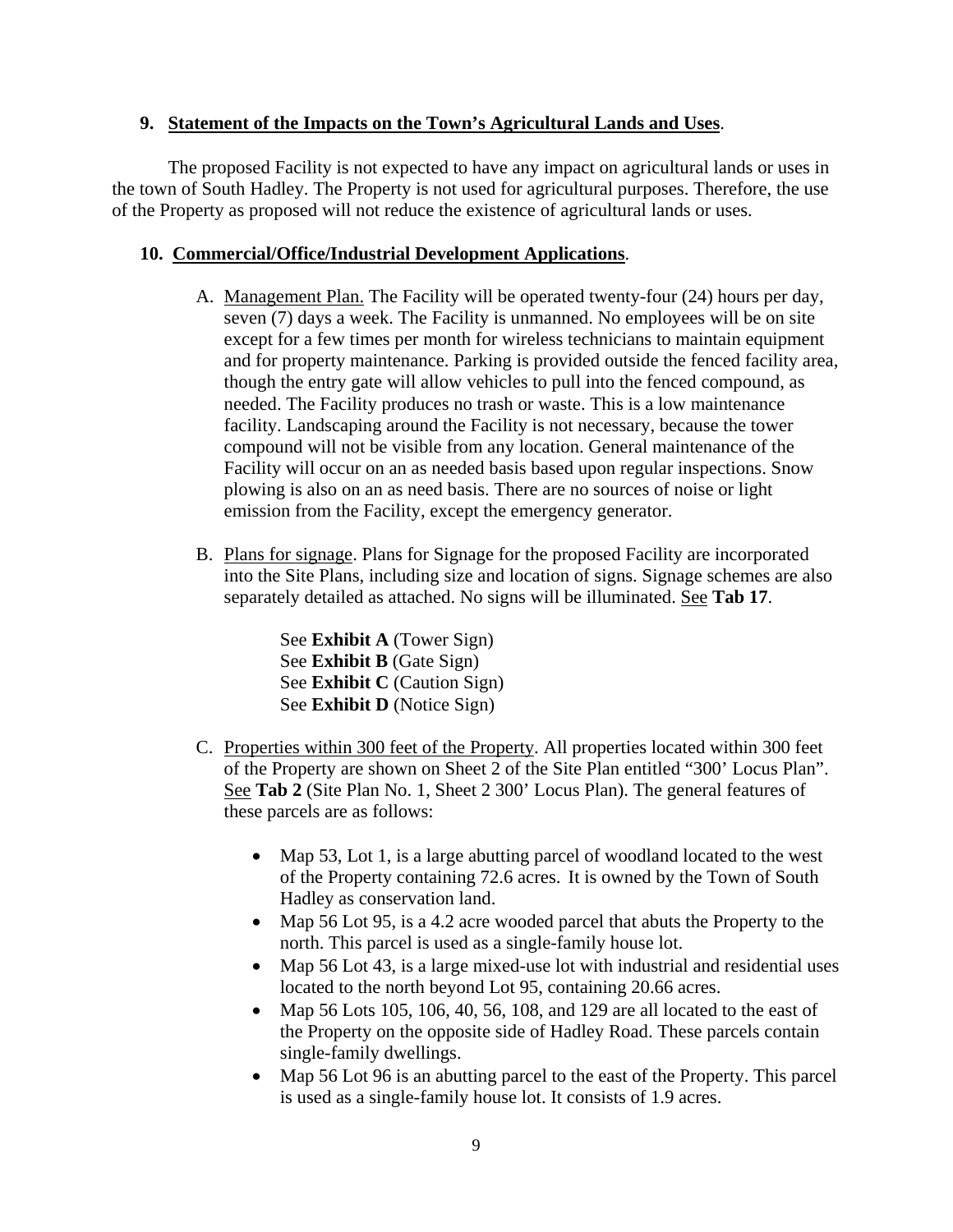- Map 56 Lot 113 is a 1-acre parcel to the east of the Property. It is used as a single-family house lot.
- 56 Lot 102 is a large abutting parcel to the south of the Property containing 6.7 acres. This parcel is used as a single-family house lot.
- Map 56 Lot 126 is a lot southerly of the Property used as a single-family house lot with 1.7 acres.

The single-family dwellings closest to Site 1, range between 442 and 698 feet from the proposed Tower. See **Tab 18A** (Map showing the distance to the nearest homes of Tower Site 1) The single-family residential dwellings closest to Site 2 are between 235 and 522 feet from the proposed Tower. See **Tab 18B** (Map showing the distance to the nearest homes of Tower Site 2).

- D. Architectural Styles. All structures within 300 feet of the Property are single family dwellings.
- E. Pedestrian and Non-motorized access. No pedestrian or non-motorized access is provided for or encouraged for this site.
- F. Public Transit. Public transit is not necessary for this site.
- G. Vehicular Access. Access to and from the site will be made via the existing gravel drive from Hadley Street.

# **IV. Compliance with Wireless Communications Regulations - § 255-40**

The proposed Facility complies with the purpose and intent of the Bylaw. Broadly stated, the purposes of the wireless communications regulations are to provide for the development of adequate and necessary wireless communications facilities, to ensure that such facilities will be in harmony with the character of the surrounding community; protect the community's scenic, historic, and environmental resources; avoid negative impacts on the general safety, welfare and quality of life of the community, encourage co-location of wireless communications facilities, and provide for the development of freestanding wireless communications to provide adequate coverage throughout the community, while limiting the number of such towers to the minimum amount needed for such services. These goals are accomplished primarily through location and design criteria, with which ITW has complied as fully as possible.

# **1. Location Criteria § 255-40 (F)**.

A. Existing Towers and Alternate Tower Structures. Although the Bylaw provides that, to the extent feasible, antennas are to be located on existing towers and existing alternate tower structures, compliance with this bylaw criterion is not possible because there are no existing towers or alternate tower structures within the coverage gap area that could support the wireless antenna systems. The RF coverage maps for T-Mobile and Sprint show the existing coverage including the coverage provided by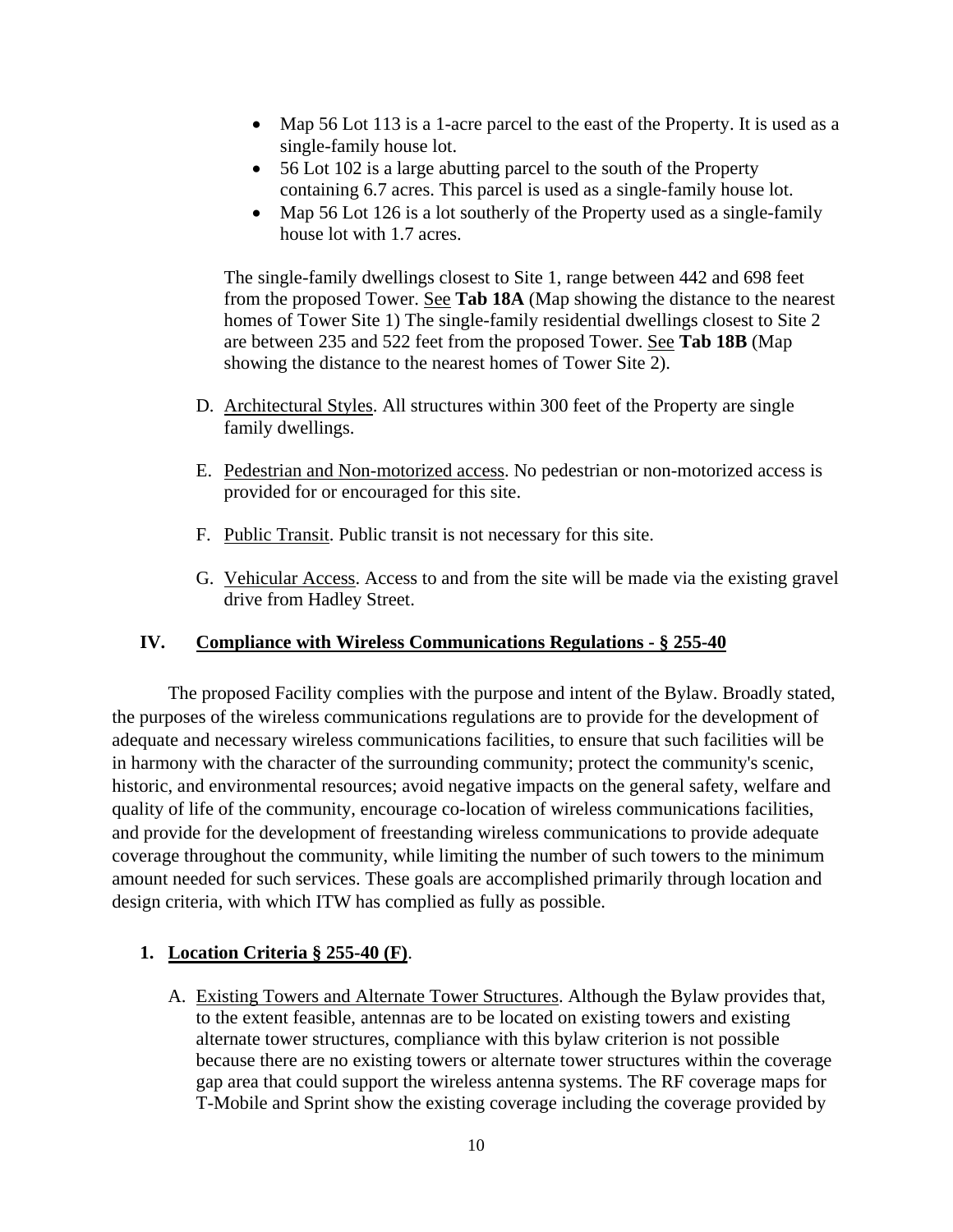the smokestack at the Mt. Tom Power Station. With that smokestack removed, the coverage gap for each carrier is clear. See **Tabs 8 and 10**. The Existing Tower Map and Existing Tower list identify all surrounding towers. There are no existing structures that could act as a replacement site for the T-Mobile and Sprint carriers on the smokestack. Thus, a new tower site is necessary because the existing towers do not fill the gap created by the loss of the smokestack. There are no tall structures in South Hadley or across the river in Holyoke that can provide coverage via either a new tower or an existing structure. ITW conducted an alternative site feasibility study for other possible sites, but no other sites were available and/or viable to fill the coverage gap. See **Tab 19** (Alternative Site Analysis).

- B. Spacing. There are no wireless communications towers within one mile of the proposed Facility. See **Tabs 11 and 12**.
- C. Historic and Residential Properties. The Property is not located closer than 300 feet to any properties (1) listed on either the State or National Register of Historic Places or (2) developed as part of a residential subdivision for which a definitive plan was approved by the South Hadley Planning Board. See **Tab 18** (Abutting Properties Map). See also **Tab 16** (Historic Properties List and Map).
- D. Elevation. The proposed Facility will be set at an elevation of 268 feet at Site 1. The height of 150 feet will bring the total elevation to 418 feet above mean sea level. See **Tab 2** (Site Plan 1). ITW requests a waiver of 18 feet for this site as it exceeds an elevation of 400 feet above mean sea level. The waiver is technically necessary to allow a tower height of 150 feet. That height is required to fill the gap in wireless coverage due to the dismantling of the Mount Tom Power Station smokestack. The proposed waiver does not exceed a total height of 450 feet.

For Site 2, the proposed Facility will be set at an elevation of 264 feet with a tower height of 148 feet. The height of 148 feet will bring the total elevation to 412 feet above mean sea level. See **Tab 2** (Site Plan 2). ITW requests a waiver of 12 feet for this site as it exceeds an elevation of 400 feet above mean sea level. The waiver is technically necessary to allow a tower height of 148 feet. That height is required to fill the gap in wireless coverage due to the dismantling of the Mount Tom Power Station smokestack. The proposed waiver does not exceed a total height of 450 feet.

E. Holyoke Range Area. The Facility is not located within the Holyoke Range Area as defined in the Bylaw. See **Tab 20**, **Exhibits A-C** (Holyoke Range Maps).

### **2. Design and Siting Requirements, General**.

The proposed Facility meets the general design and siting criteria of the Bylaw.

A. Co-location. The Facility is designed and will be developed for use by up to five (5) telecommunications carriers/users. See **Tab 2** (Site Plans).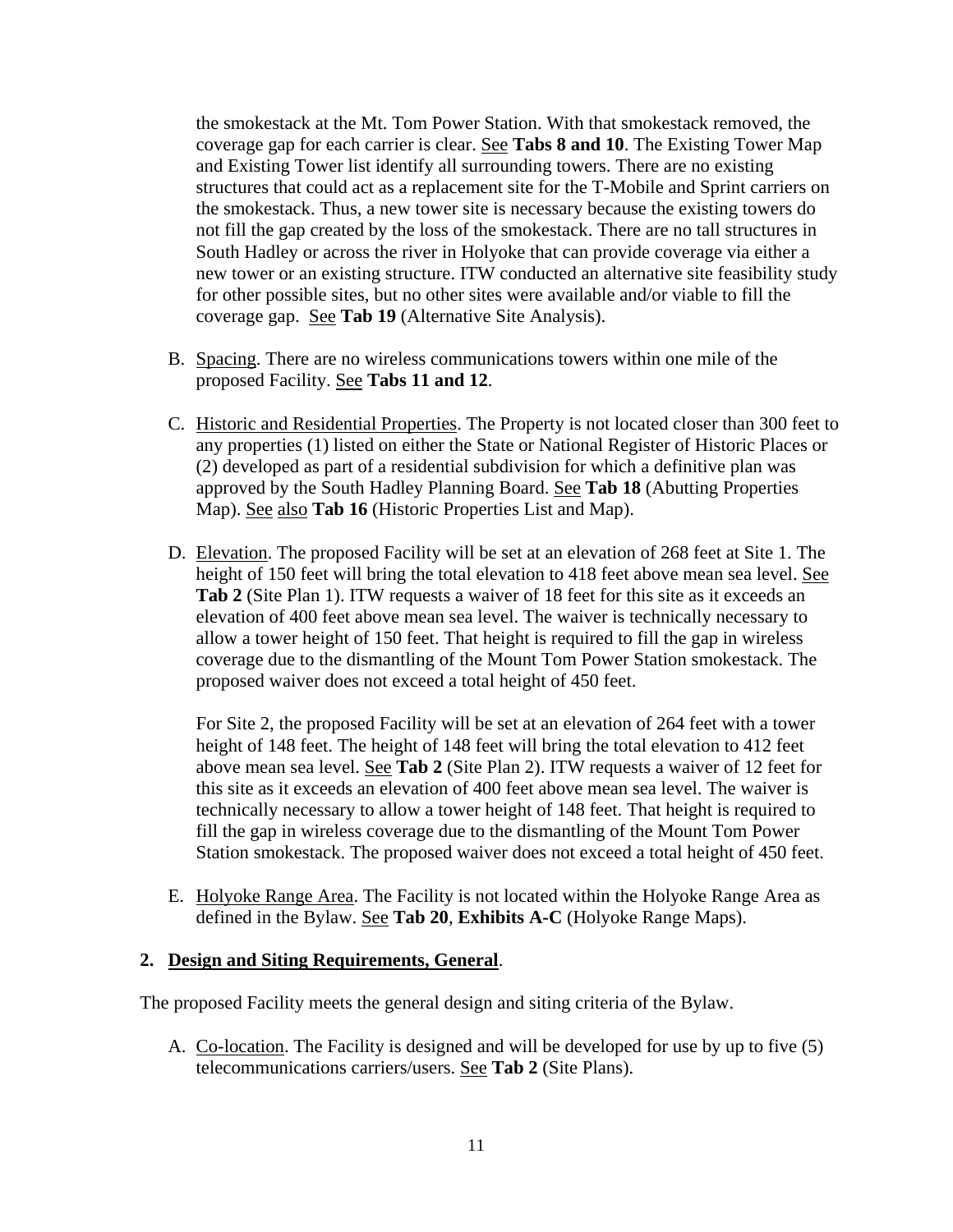# B. Equipment shelter.

- a. The carriers at the site will be using pre-manufactured equipment cabinets, rather than equipment shelters. Such cabinets do not exceed 400 square feet in area per carrier and do not exceed 14 feet in height.
- b. The cabinets will be located on concrete pads within the Facility. See **Tab 2** (Site Plans).
- C. Security. The Facility will be protected by an 8'high chain link fence accessed through a 10-foot-wide locked gate. See **Tab 2** (Site Plans). In addition, a 14-footwide locked swing gate will be located on the access drive, 150 feet in from Hadley Street, to prevent unauthorized access up the access drive. See **Tab 2** (Site Plans).
- D. Parking. A minimum of one parking space is provided at the Facility, along with a vehicle turnaround area. This parking area will be used solely in connection with the maintenance of the wireless communications facility. No permanent storage of vehicles or other equipment will occur on site.
- E. Signage. The Facility will have the signage required by the Bylaw as follows:
	- a. Identification Sign. An identification sign identifying the wireless communications facility and detailing the owner, operator, and an emergency telephone number where the owner or its emergency representative can be reached on a twenty-four-hour basis will be located on the security fencing at the tower compound. See **Tab 2** (Site Plan Sign Sheet).
	- b. No Trespassing Sign. A no trespassing sign will be affixed to the security swing gate and on the security fencing at the Facility. See **Tab 2** (Site Plan Sign Sheet).
	- c. FCC Registration Sign. It is not necessary for this site to be registered with the FCC.
	- d. Notice and Caution Signs. A Notice sign will be attached to the security gate and a Caution sign at the tower compound fence. See **Tab 2** (Site Plan Sign Sheet).

Screening. ITW seeks a waiver from the landscape buffer requirements of the Bylaw for Site 1. The Tower is set 937/610 feet back from Hadley Street and is far enough from existing structures and dwellings that it is well shielded by existing topography and tree cover. The compound area will not be visible from adjoining properties or roadways. Adding shrubs and trees around the Facility will not provide additional screening effect. The Planning Board is authorized to grant exceptions to the screening specifications of the Bylaw where topography and site conditions warrant. Such is the case in this application.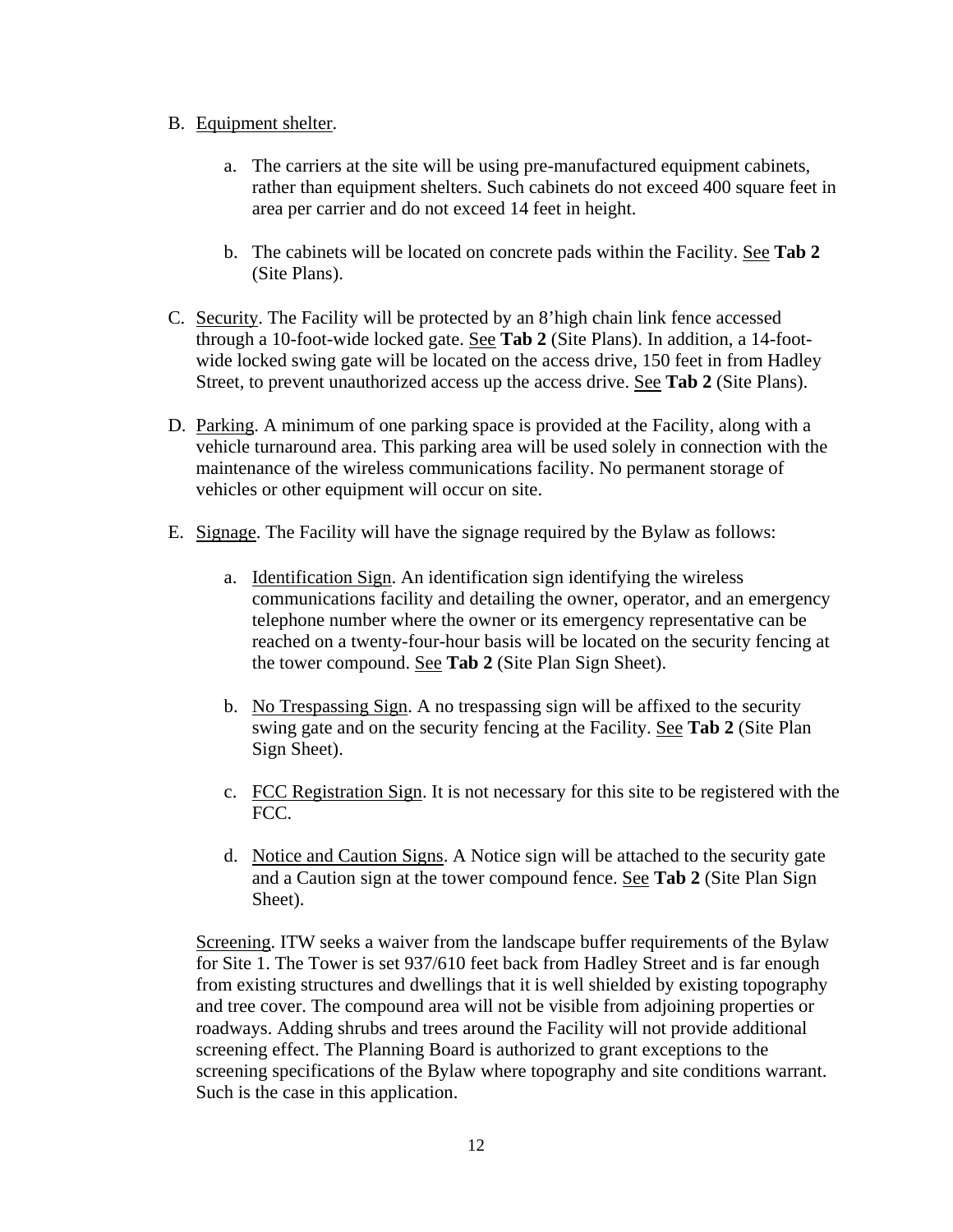As to Site 2, ITW desired input from the Planning Board regarding the need for landscape buffer plantings and screening and whether a waiver is appropriate.

F. Radiofrequency Effect. The RF Safety Study conducted by Donald L. Haes, Jr., dated December 29, 2017, establishes that the summation of the proposed T-Mobile and Sprint PCS PWS RF power levels will be within the established RF exposure guidelines. See **Tab 4** (RF Safety Study).

### **3. Design and Siting Requirements for Wireless Communications Towers**.

Wireless communications facilities involving erection of new wireless communications towers must be designed, developed, and operated in accordance with the requirements of Section 255-40 (G). This application meets those criteria.

- A. General. As noted above, the requirements detailed in Section 255-40 (F), "Design And Siting Requirements, General", are met regarding co-location, equipment shelters, security, parking, signs, screening (by waiver) and radio frequency effect.
- B. Height. All wireless communications towers shall be constructed to the minimum height necessary to accommodate the anticipated usage. Here, the proposed tower is intended as a multi-carrier site starting with a minimum of two telecommunications carriers, with a capacity for up to five carriers. ITW seeks a tower height of 150 feet for Site 1, which is the maximum height allowed for a two-carrier site. No exception for additional height is sought. Based upon the RF Studies and Statement of Need of each carrier, 150 feet is the minimum height needed to fill the coverage gap on Route 91 and in South Hadley caused by the decommissioning of the smokestack.
- C. Setbacks. The setback for telecommunications facilities is measured from the nearest property line to the outer edge of the base of the tower. That distance is approximately 77.5 feet for Site 1 at the rear of the lot. Because the Property is located in the Agricultural Zoning District, the setbacks for the proposed Facility is one foot for each foot of height of the structure. See Section 255-40 (G)(3)(a)(2). Here, the Tower is proposed at 150 feet in height. However, the Bylaw allows for a waiver to reduce the set back to a distance of up to 0.5 feet for each foot of height in the Agricultural zone where the use is non-residential. Where the use is residential, no waiver appears to be available and the tower must meet the one (1) foot of setback for each foot of height.

Here, ITW seeks a waiver of 0.5 feet for each foot of height for the rear setback that borders Town-owned conservation land in the Agricultural zone which abuts the Connecticut River. That land is not in residential use. This waiver will enable the Facility to be pushed back to the far rear of the Property at a setback of  $+/-77$  feet. However, because the properties abutting the Property to the north and south are in residential use, no waiver is allowed. Nevertheless, the Site 1 setbacks do not meet the one (1) to one (1) setback for these residential uses. To fully permit Site 1, a variance from Section 255-40  $(G)(3)(a)(2)$  is required from the Zoning Board of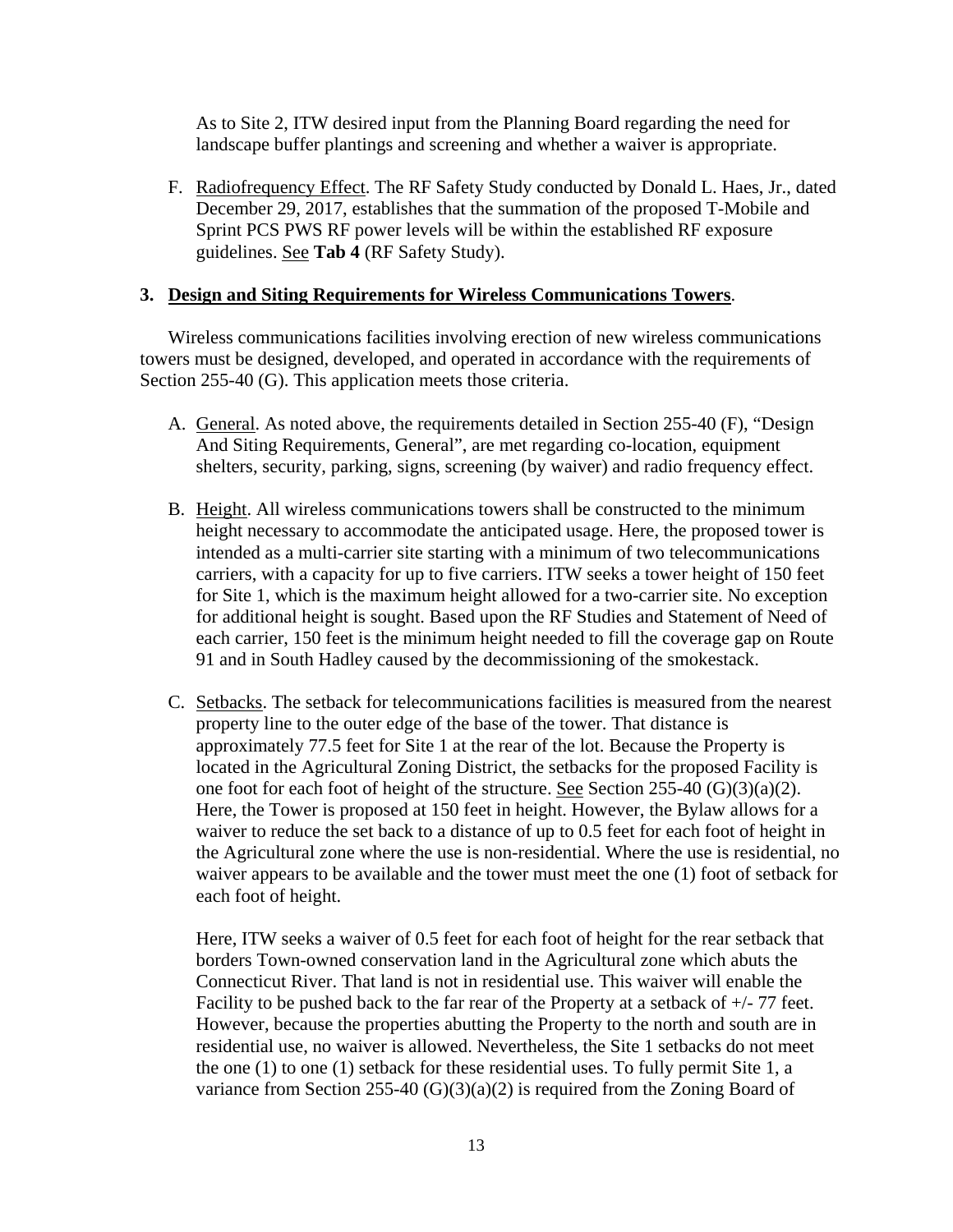Appeals. With that relief, the Tower will be located as far from all residences to the maximum extent possible.

- D. Pre-engineered Fault. All wireless communications towers shall be pre-engineered to "fold at a predetermined height" in the event of catastrophic failure to ensure that the wireless communications tower shall remain on the parcel on which the tower was permitted. The proposed Tower has been pre-engineered to fold at a height of 75 feet. See **Tab 21** (Tower Manufacturer Letter of Valmont Industries, Inc. dated January 2, 2018 by Nathan Ross, PE and Christopher Blaumer, P.E).
- E. Style of Towers. ITW proposed a monopole style tower. Therefore, no additional findings are required regarding the style of tower.
- F. View. The proposed Facility is located and designed to limit, to the fullest extent possible, views from adjacent properties, residential neighbors, adjacent roadways, and other areas of Town. This is accomplished by locating the Tower 937/610 feet back from Hadley Street and by taking advantage of existing vegetation and tree cover to shield the tower from view.

In addition, the Tower will be constructed of galvanized steel with a silver/grey coating that will minimize the visual impact of the tower on adjacent properties. See **Tab 22** (Color Board) and **Tab 14, Exhibits A-D** (Photo Renditions).

- G. Preservation of Vegetation. Existing on-site vegetation shall be preserved to the maximum extent practicable. See **Tab 2** (Site Plan, showing limit of work).
- H. Lighting. The Tower will not be artificially lighted.

### **4. Design and Siting Requirements for Wireless Communications Antennas**.

- A. Height. The wireless communications antennas proposed for the Facility are designed so as not to exceed the height of the Tower and in no event will they extend more than ten (10) feet above the height of the Tower. See **Tab 2** (Site Plan).
- B. Extension. Wireless communications antennas shall not extend more than technically necessary for the operation of the wireless communications services, but in no case shall they extend more than thirteen (13) feet beyond the side or outer perimeter of the Tower. See **Tab 2** (Site Plan).
- C. Integral Part of Structure. All building-mounted components of the facilities shall be designed and located, to the extent practicable, so as to appear as an integral part of the architecture of the existing alternate tower structure.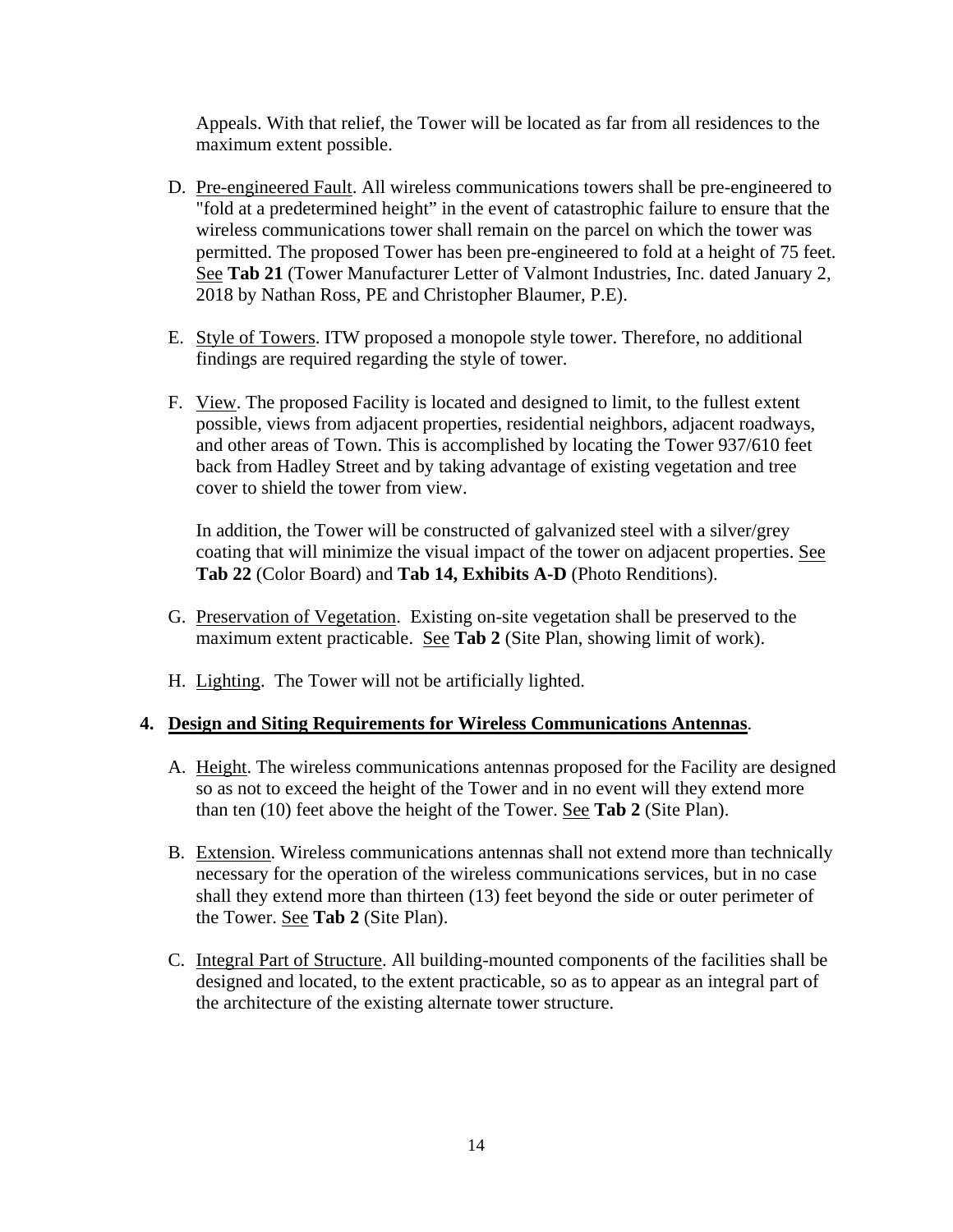# **5. Bond Required**.

ITW will provide a bond in the amount of \$14,750.00, which has been determined to be sufficient to reasonably restore the site to the condition which existed prior to installation of the wireless communications tower and/or wireless communications antennas (including related equipment and fixtures), as certified by Jonathan M. Longchamp, P.E of Daigle Engineers, Inc. of Methuen, MA. See **Tab 12**.

# **V. Section 255-129. Standards for Special Permits**

- **1.** The proposed Facility complies with the land use and overlay district requirements of the Bylaw. Wireless communications facilities are allowed uses by special permit in the Agricultural zoning district. When authorized by special permit, wireless facilities are a permitted use in the Water Supply Protection District. Because the proposed project meets the criteria of the Bylaw, it is consistent with the purpose and intent of this Bylaw and of the land use district in which it is located.
- **2.** The proposed Facility is suitable to the surrounding neighborhood and the "Land Use Area" in which it is located as discussed previously herein. See Master Plan Consistency Statement.
- **3.** The proposed Facility is compatible with existing uses and uses allowed by right in the neighborhood, Land Use Area, and zoning district, because the majority of the site will remain wooded, and is well screened and set back from existing streets and residences.
- **4.** The proposed Facility is compatible with the existing character of the neighborhood and Land Use Area, and/or zoning district. The majority of the site will remain wooded, and is well screened and set back from existing streets and residences. There is no increased density due to the proposed Facility. There is no increase in impervious surfaces. The Facility is a low traffic, low intensity and passive use. It uses no municipal services. The Facility produces no smoke, noise, effluent nuisance, traffic, odors or light emissions.
- **5.** The proposed Facility is suitable for the property on which it is proposed. An access drive and cleared areas already exist on site. There are no historic structures or historic districts nearby. The site is well set back off of the street. The existing vegetation buffers and screens the proposed Tower from neighboring properties and public roads.
- **6.** The proposed Facility provides safe access for fire, police, and other emergency vehicles.
- **7.** The proposed Facility does not use or require water or waste disposal systems.
- **8.** The proposed Facility only produces a few vehicle trips per month and so does not cause significant traffic congestion, impair pedestrian or bicycle safety, or overload existing roads, sidewalks and trails.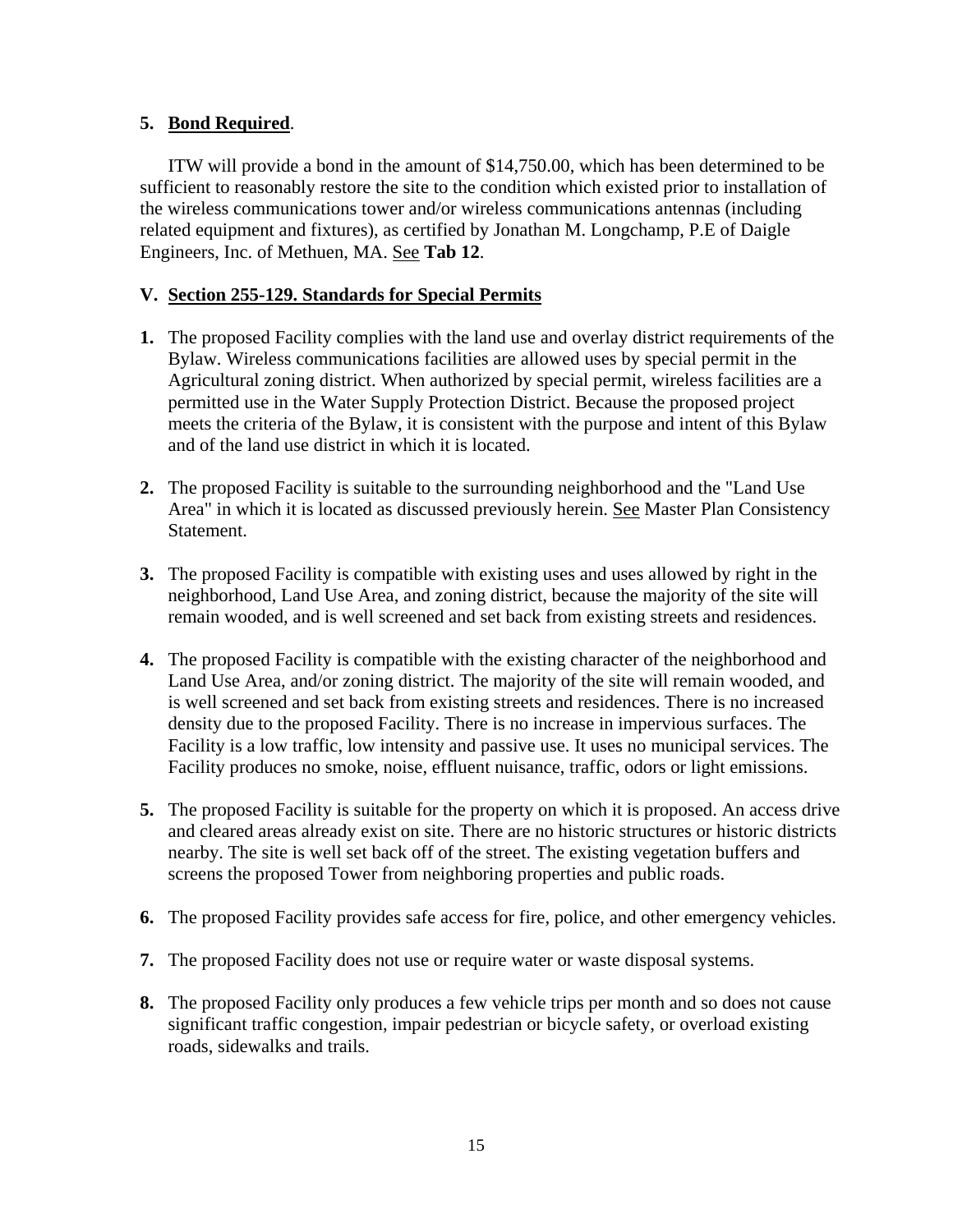- **9.** The proposed Facility does not result in excessive air, water, noise, or light pollution, or create any other public or private nuisance.
- **10.** The proposed Facility does not degrade the scenic, rural, or historic character of the Town with structures or other lot features which are deemed visually objectionable in light of the goals articulated in South Hadley's Master Plan.
- **11.** The proposed Facility is consistent with the South Hadley Master Plan.
- **12.** The proposed Facility complies with applicable criteria for site plans under § 255-148.

# **VI. Site Plan Review**

### **1. Section 255-148. Review criteria**.

- A. The Site Plan meets the objectives of the Site Plan Review criteria of the Bylaw. As discussed above, the proposed Facility complies with the requirements of the Bylaw, the applicable regulations and the South Hadley Master Plan.
- B. The proposed Facility will utilize the existing access drive, cleared areas, existing terrain, and surrounding landscape to minimize disruptions to natural processes, existing land forms, and significant vistas.
- C. The proposed Facility, to the extent feasible, avoids wetlands, wetland buffers, rivers, river resource areas, vernal pools, sensitive habitats, steep slopes, floodplains and hilltops; minimizes obstruction of scenic views from publicly accessible locations; minimizes tree, vegetation and soil removal and grade changes; provides screening with a scale and character that is appropriate to the surrounding area; and screens objectionable features from neighboring properties and roadways.
- D. The Facility is integrated into the surrounding landscape, and provides buffering from objectionable visual elements both within the Property and between the Property and the surrounding area. This occurs through the retention of existing vegetation and the natural topography to maintain a strong natural visual buffer to surrounding properties.
- E. The Facility design provides for convenient and safe vehicular movement within the site and to adjoining public ways.
- F. The Facility design provides for adequate measures to prevent pollution of surface or ground water, to minimize erosion and sedimentation, and to prevent changes in ground water levels, increased run-off and potential for flooding.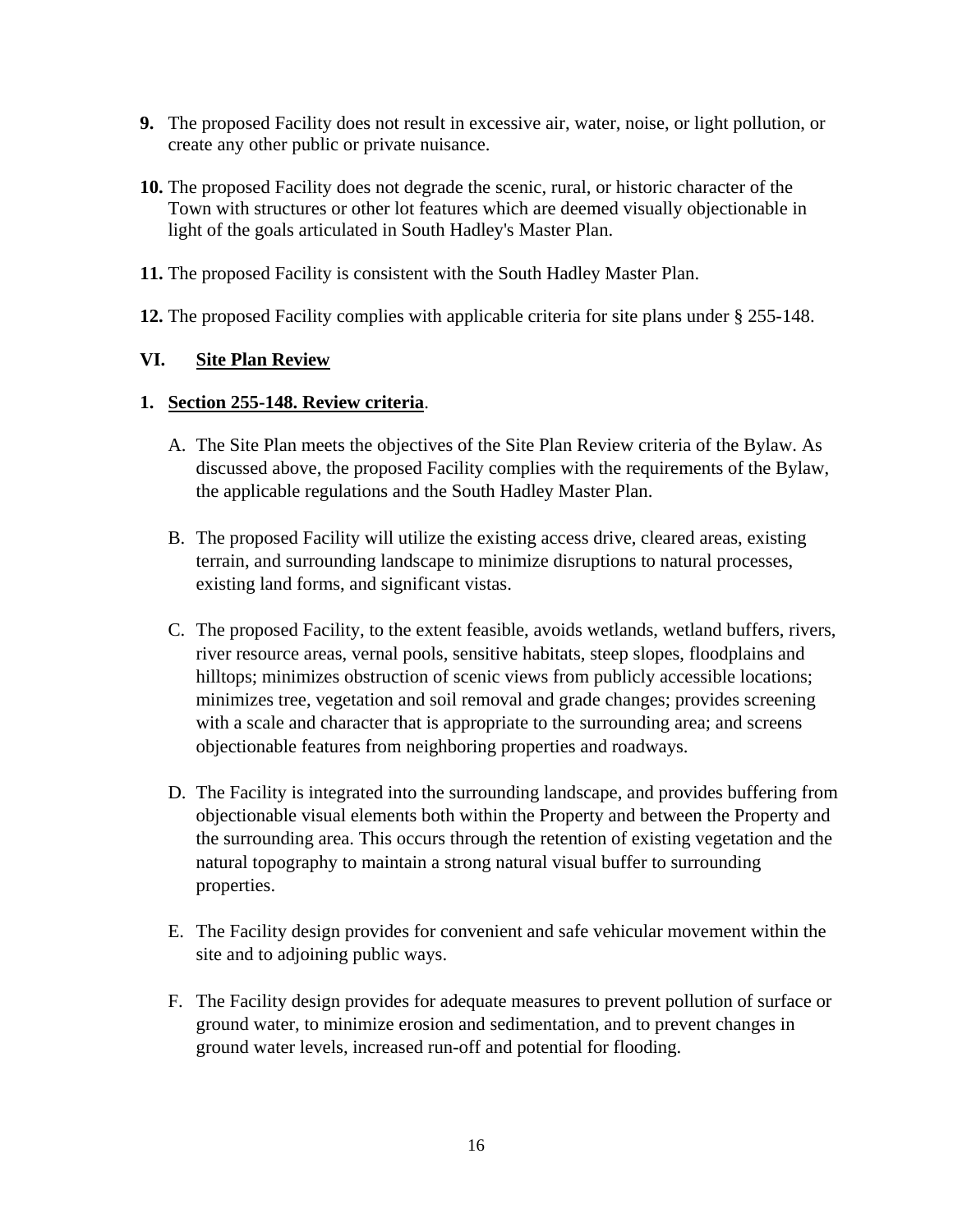- G. The Facility design minimizes adverse impacts on the Town's services and infrastructure.
- H. The Facility design minimizes intrusion of light into adjacent properties, and shall minimize excessive night-sky lighting, while ensuring adequate light for safe use of the property.
- I. The Facility design places electric and fiber optic utilities underground.
- J. What limited drainage occurs on site is recharged to ground water to the extent practical. The peak rate of surface water flowing off-site does not increase above predevelopment conditions and does not adversely affect drainage on adjacent properties or public roads or increase turbidity of water flowing off-site.

#### **VII. Request for Waivers**

ITW seeks the following waivers, as allowed under the Bylaw.

# **1. Waiver of Design and Siting Criteria § 255-40 (F)(6)(a) (Landscape Buffer) per § 255-40 (F)(6)(b)(1)**.

 ITW seeks a waiver from the landscape buffer requirements of the Bylaw for the Tower at Site 1. The topography and site conditions already in existence at the proposed Facility adequately screen any views of any equipment shelters and fencing from adjoining properties. The proposed Tower is set 937 feet back from Hadley Street and is far enough from existing structures and dwellings that it is well shielded by existing topography and tree cover. See **Tab 5** (Photos of existing site conditions).

### **2. Waiver of Location Criteria § 255-40 (E)(4) (Site 1 Elevation) per § 255-40 (E)(7)(c)**.

The proposed elevation at the top of the Tower at Site 1 is 418 feet above mean sea level. See **Tab 2** (Site Plan, Site 1). This is 18 feet above the height criterion of 400 feet per §255-40 (E)(4). An increase in elevation above mean sea level is permitted pursuant to §255-40 (E)(7)(c) due to, *inter alia*, technical necessity provided the maximum elevation does not exceed 450 feet above mean sea level. Here, an increase in elevation to 418 feet is necessary so that T-Mobile can locate its antennas at 150 above ground level so as to allow it to provide adequate coverage to the coverage gap caused by the removal of power plant smokestack.

For Site 2, the proposed elevation at the top of the Tower at Site 2 is 412 feet above mean sea level. See **Tab 2** (Site Plan, Site 2). This is 12 feet above the height criterion of 400 per §255-40  $(E)(4)$ . An increase in elevation above mean sea level is permitted pursuant to §255-40  $(E)(7)(c)$ due to, *inter alia*, technical necessity provided the maximum elevation does not exceed 450 feet above mean sea level. Here, an increase in elevation to 412 feet is necessary to allow T-Mobile